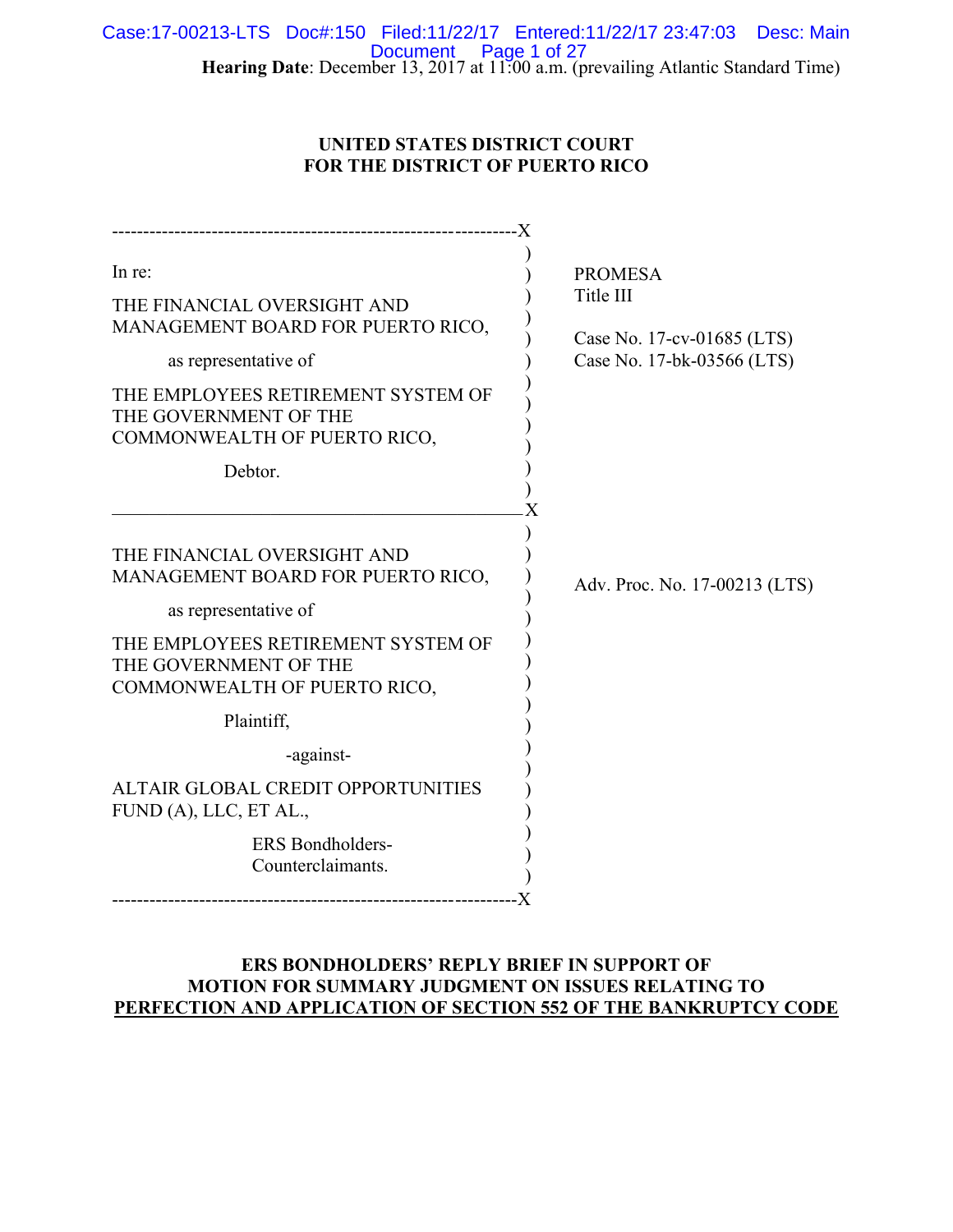# Case:17-00213-LTS Doc#:150 Filed:11/22/17 Entered:11/22/17 23:47:03 Desc: Main Document Page 2 of 27

# **TABLE OF CONTENTS**

# **Page**

| THE ERS BONDHOLDERS HOLD PERFECTED LIENS AND SECURITY<br>I. |           |                                                                                                                                           |  |
|-------------------------------------------------------------|-----------|-------------------------------------------------------------------------------------------------------------------------------------------|--|
|                                                             | A.        | The 2008 Financing Statements Perfected The ERS Bondholders' Security                                                                     |  |
|                                                             | <b>B.</b> |                                                                                                                                           |  |
|                                                             | C.        | The Amended Financing Statements, Construed Together With The 2008                                                                        |  |
|                                                             | D.        | The Amended Financing Statements, Standing Alone, Perfected The Liens 6                                                                   |  |
|                                                             | E.        | The ERS Bondholders' U.C.C. Search Results Are Relevant To Establish                                                                      |  |
| Π.                                                          |           | THE ERS BONDHOLDERS' LIENS WOULD HAVE PRIORITY OVER THE                                                                                   |  |
| III.                                                        |           | SECTION 552 NEITHER TERMINATES NOR LIMITS THE ERS<br>BONDHOLDERS' VALID LIENS ON POST-PETITION REVENUES 12                                |  |
|                                                             | A.        | The ERS Bondholders' Prepetition Security Interests Attach To Post-<br>Petition Employers' Contributions Under The ERS Bond Resolution 12 |  |
|                                                             | <b>B.</b> | The ERS Bondholders' Liens On Proceeds Of The Right To Receive<br>Employers' Contributions Are Not Cut Off By Section 552(a) Because      |  |
|                                                             | C.        | Section 552(a) Is Inapplicable Because Employers' Contributions Are                                                                       |  |
|                                                             | D.        | The ERS Does Not Deny That Its Interpretation Of Section 552 As<br>Applied Here Would Raise Serious Constitutional Issues That This Court |  |
| IV.                                                         |           | THE ERS BONDHOLDERS' LIEN ENCOMPASSES EMPLOYEE LOANS                                                                                      |  |
| V.                                                          |           | THE ERS SHOULD BE HELD TO ITS PRIOR ADMISSION THAT THE ERS<br>BONDHOLDERS POSSESS VALID LIENS IN THE PLEDGED PROPERTY  19                 |  |
|                                                             |           |                                                                                                                                           |  |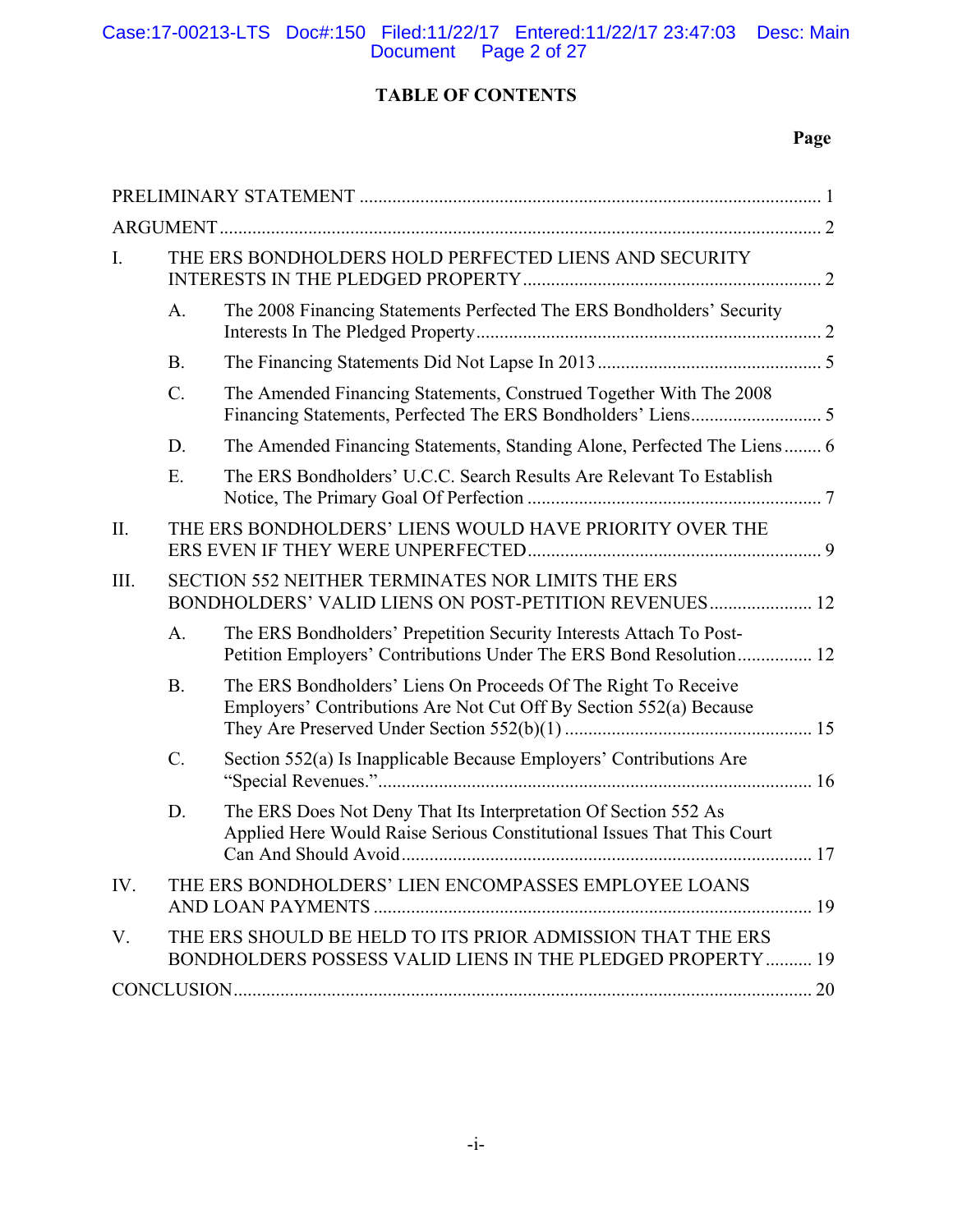# Case:17-00213-LTS Doc#:150 Filed:11/22/17 Entered:11/22/17 23:47:03 Desc: Main Document Page 3 of 27

# **TABLE OF AUTHORITIES**

**CASES**

# **Page**

| Aldarondo & Lopez Bras P.S.C. v. Municipio De Arecibo, Representado Por Su<br>Alcalde, |
|----------------------------------------------------------------------------------------|
| KLCE201501959, 2016 PR App. LEXIS 1677 (P.R. Cir. Apr. 27, 2016) 11                    |
| Armstrong v. United States,                                                            |
| Becker v. Bank of N.Y. Mellon Tr. Co., N.A.,                                           |
| Cadle Co. v. Schlichtmann,                                                             |
| Chase Bank of Fla., N.A. v. Muscarella,                                                |
| Cooperativa La Sagrada Familia v. Castillo,                                            |
| In re Amex-Protein Development Corp.,                                                  |
| In re Bumper Sales, Inc.,                                                              |
| In re Cushman Bakery,                                                                  |
| In re Davis,                                                                           |
| In re G.G. Moss $Co$ ,                                                                 |
| In re Jones,                                                                           |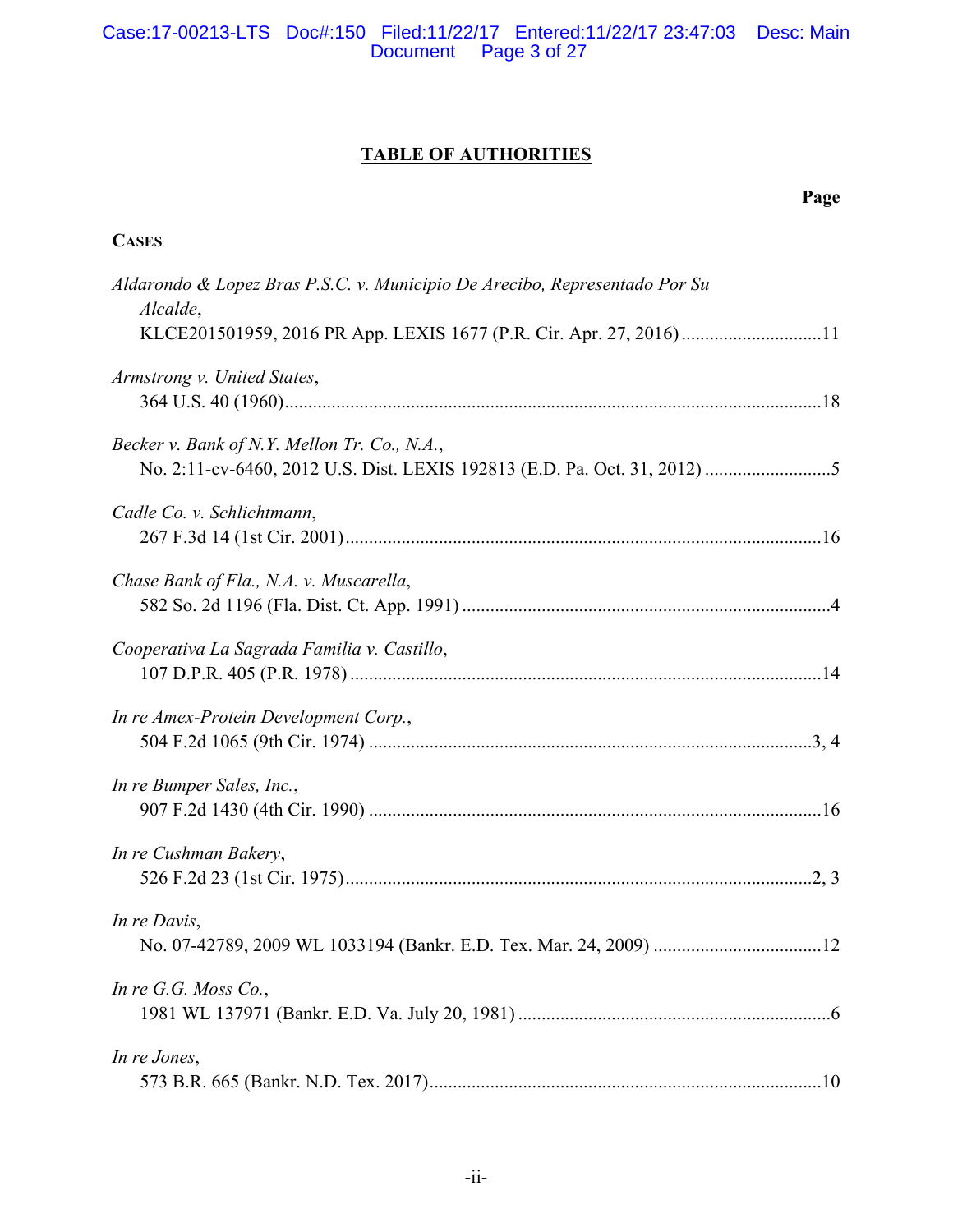# Case:17-00213-LTS Doc#:150 Filed:11/22/17 Entered:11/22/17 23:47:03 Desc: Main<br>Document Page 4 of 27

| In re Lower Bucks Hosp. Lower Bucks Health Enters.,<br>Nos. 10-10239, 10-0174, 2010 Bankr. LEXIS 2734 (Bankr. E.D. Pa. Aug. 11, |  |
|---------------------------------------------------------------------------------------------------------------------------------|--|
| In re Montreal, Maine & Atl. Ry., Ltd.,                                                                                         |  |
| In re Noblit,                                                                                                                   |  |
| In re Quality Seafoods,                                                                                                         |  |
| In re Ruel,                                                                                                                     |  |
| In re Taylor,                                                                                                                   |  |
| In re Vorboril,                                                                                                                 |  |
| Jones v. United States,                                                                                                         |  |
| Louisville Joint Stock Land Bank v. Radford,                                                                                    |  |
| Marcial v. Tome,                                                                                                                |  |
| Marina Ind., Inc. v. Brown Boveri Corp.,                                                                                        |  |
| Miami Valley Prod. Credit Ass'n v. Kimley,                                                                                      |  |
| Millennium Fin. Servs., L.L.C. v. Thole,                                                                                        |  |
| Musso v. Ostashko,                                                                                                              |  |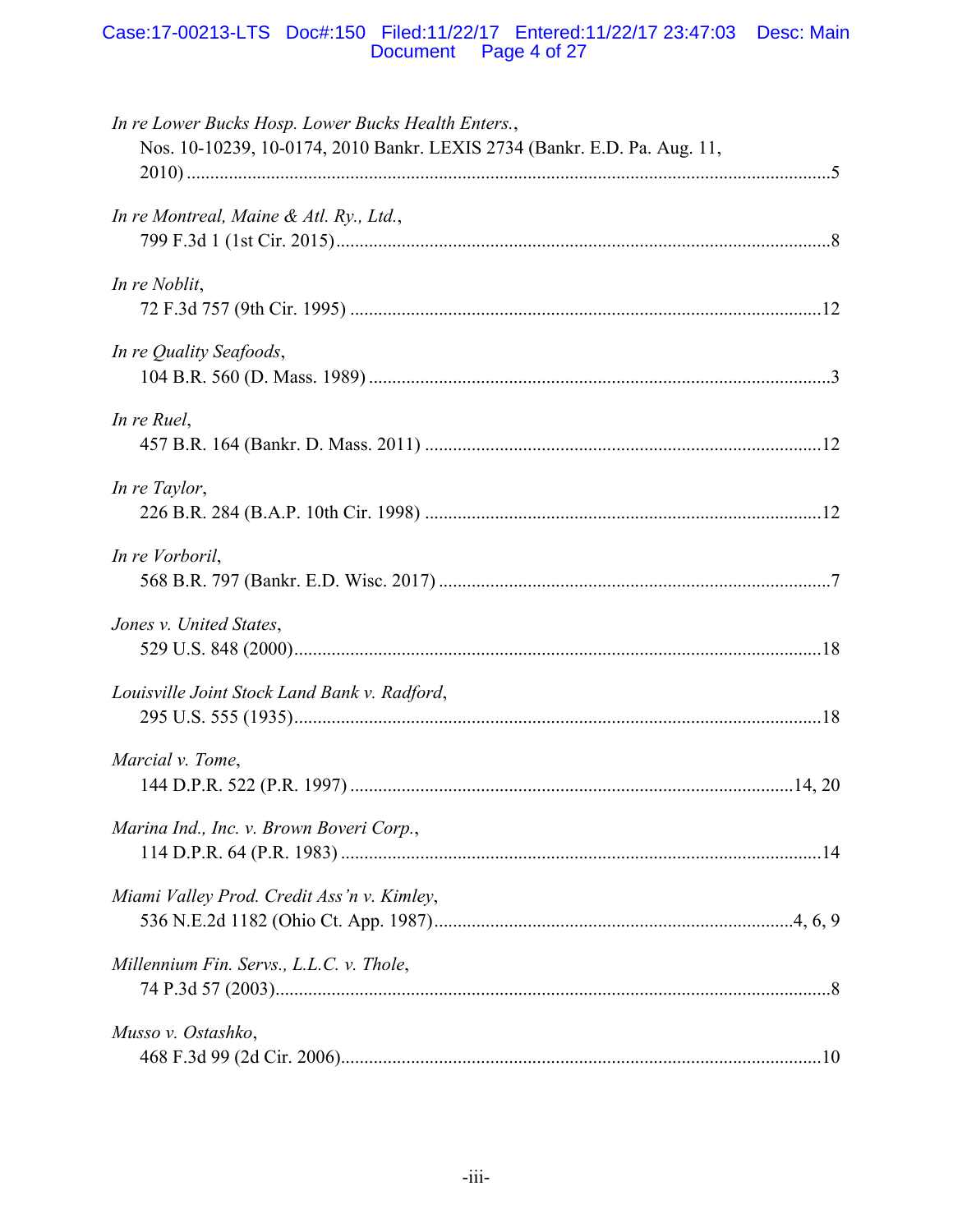# Case:17-00213-LTS Doc#:150 Filed:11/22/17 Entered:11/22/17 23:47:03 Desc: Main<br>Document Page 5 of 27

| Prod. Credit Ass'n of W. Central Minn. v. Bartos, |
|---------------------------------------------------|
| Regions Bank v. Bric Constructors, LLC,           |
| Wal-Mart P.R., Inc. v. Zaragoza-Gomez,            |
| <b>STATUTES</b>                                   |
|                                                   |
|                                                   |
|                                                   |
|                                                   |
|                                                   |
|                                                   |
|                                                   |
|                                                   |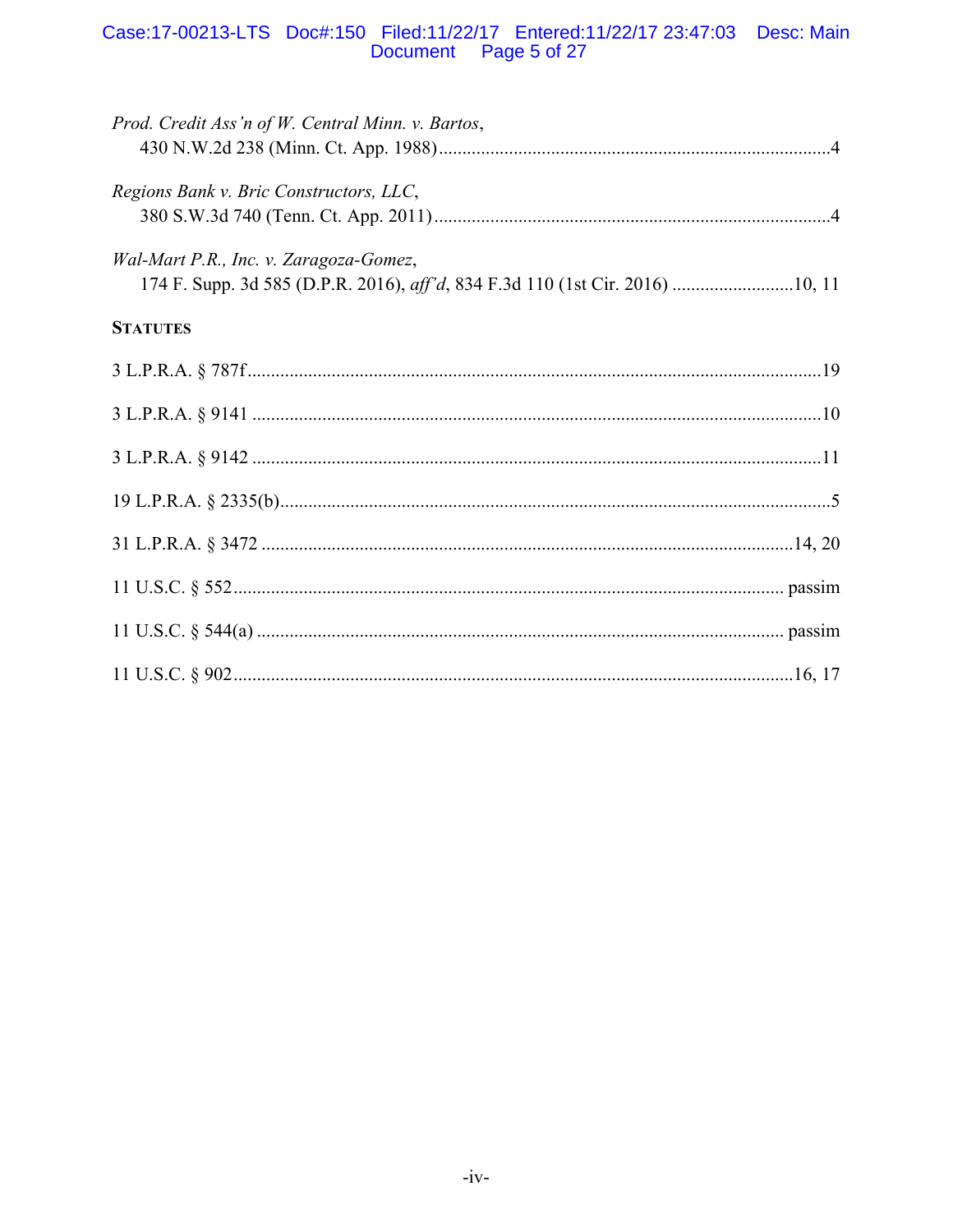#### Case:17-00213-LTS Doc#:150 Filed:11/22/17 Entered:11/22/17 23:47:03 Desc: Main Page 6 of 27

#### **PRELIMINARY STATEMENT**

1. The ERS Bondholders'1 first two briefs established that the ERS Bondholders possess valid, enforceable, attached, and perfected first priority liens on, and security interests in, the Pledged Property. As the ERS Bondholders have explained, a search conducted on the Title III petition date would have revealed no less than six separate financing statements, each of which would have put an interested party on notice of the ERS Bondholders' security interests in the Pledged Property. The ERS does not seriously dispute this fact, but nonetheless argues that these financing statements failed to comply with a variety of nonexistent perfection requirements that the ERS reads into the applicable law. Not only do the ERS Bondholders satisfy all the applicable technical requirements, but the ERS's approach is also inconsistent with both Puerto Rico law and case law interpreting identical perfection statutes, which make clear that the approach must be pragmatic, focusing on notice. Because each of these six financing statements, either standing alone or construed together, met all requirements for perfection, this Court should declare that the ERS Bondholders possess perfected security interests in the Pledged Property.

2. The ERS Bondholders' earlier briefs also established these perfected security interests include all of the disputed property—including proceeds of the Right to Receive Employers' Contributions and Employee Loans—and that the ERS cannot avoid these perfected security interests under Section 552. The ERS seeks to avoid these perfected liens by offering interpretations of the ERS Bond Resolution and applicable law that are flatly inconsistent with the law governing legal documents, have no grounding in facts, and would raise serious constitutional

<sup>&</sup>lt;u>1</u> <sup>1</sup> Capitalized terms used and not otherwise defined herein shall have the meaning ascribed to them in the ERS Bondholders' Memorandum in Support of Motion for Summary Judgment on Issues Relating to Perfection and Application of Section 552 of the Bankruptcy Code (the "Opening Br."), D.I. 94, Ex. A, and in the ERS Bondholders' Answer, D.I. 36. Any evidentiary concerns the ERS has regarding the declarations accompanying the Opening Brief are addressed by the declarations accompanying this Reply.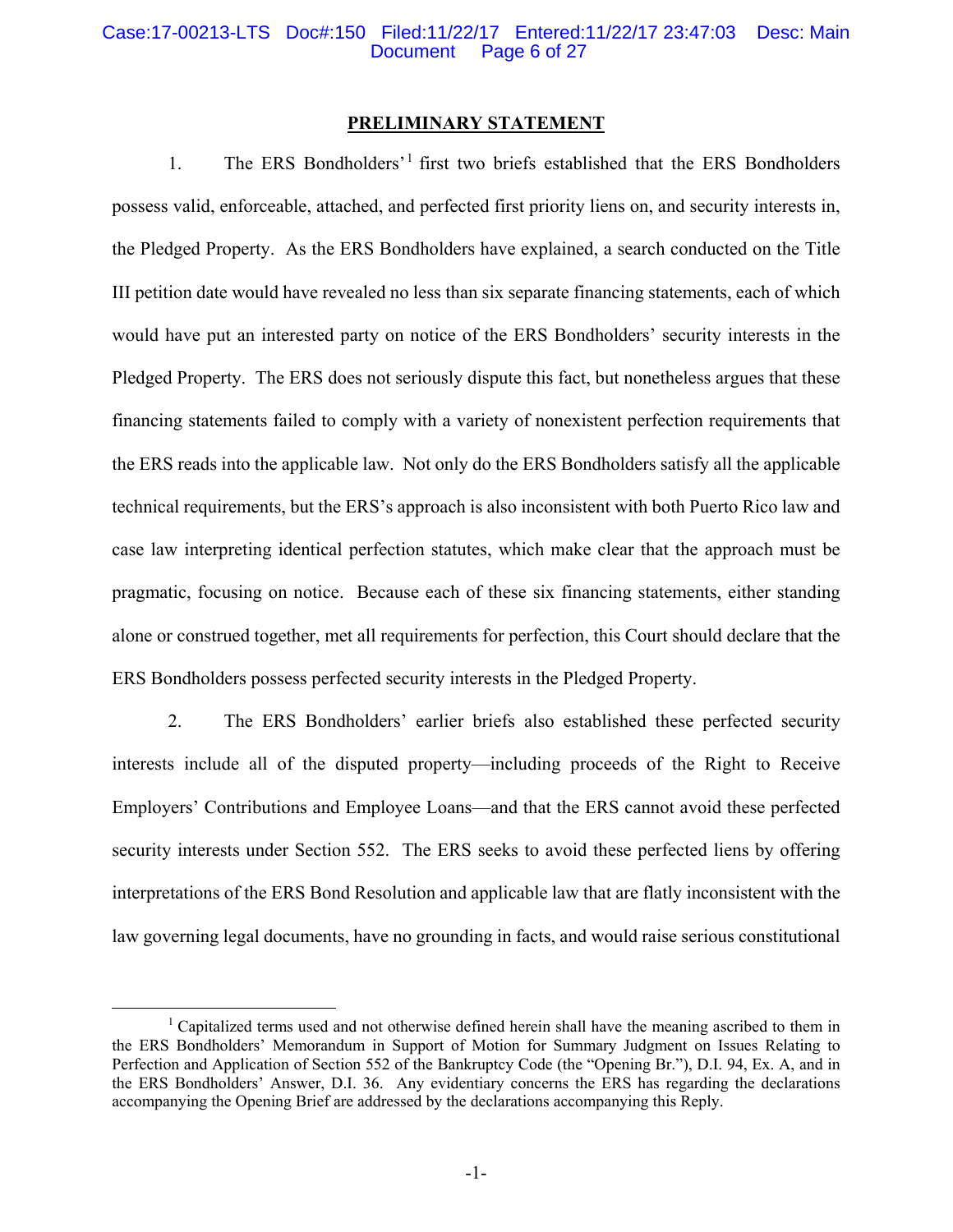#### Case:17-00213-LTS Doc#:150 Filed:11/22/17 Entered:11/22/17 23:47:03 Desc: Main Page 7 of 27

questions that this Court should avoid. Because the ERS Bondholders' perfected security interests encompass all disputed property, and because Section 552 does not grant the ERS the power to avoid these perfected security interests, the ERS Bondholders are entitled to a declaratory judgment on these issues.

#### **ARGUMENT**

# **I. THE ERS BONDHOLDERS HOLD PERFECTED LIENS AND SECURITY INTERESTS IN THE PLEDGED PROPERTY.**

# **A. The 2008 Financing Statements Perfected The ERS Bondholders' Security Interests In The Pledged Property.**

3. The ERS Bondholders' first two briefs demonstrated that the 2008 Financing Statements met all of the requirements for perfection under then-applicable Puerto Rico law, and therefore perfected the ERS Bondholders' security interests in the Pledged Property. Each of the 2008 Financing Statements identified in the "collateral description" field "[t]he pledged property described in the Security Agreement attached as Exhibit A hereto and by this reference made a part hereof." Opening Br. ¶¶ 10, 14. The attached Security Agreement then described the collateral as "(i) the Pledged Property, and (ii) all proceeds thereof and all after-acquired property," and further provided that "[a]ll capitalized words not defined herein shall have the meanings ascribed to them in the [ERS] Pension Funding Bond Resolution adopted by the [ERS]'s Board of Trustees on January 24, 2008, as amended and supplemented from time to time (the "Resolution")"—a public act memorialized in a public document that, to this day, is widely available to anyone. Opening Br. ¶ 14. Because this description of collateral was more than sufficient to "apprise creditors that the [ERS Bondholders] may have a security interest in the collateral described in the financing statement"—the Pledged Property—the 2008 Financing Statements met all applicable requirements for perfection. Opp. Br., D.I. 120 ¶ 10 (quoting *In re Cushman Bakery*, 526 F.2d 23, 28 (1st Cir. 1975)).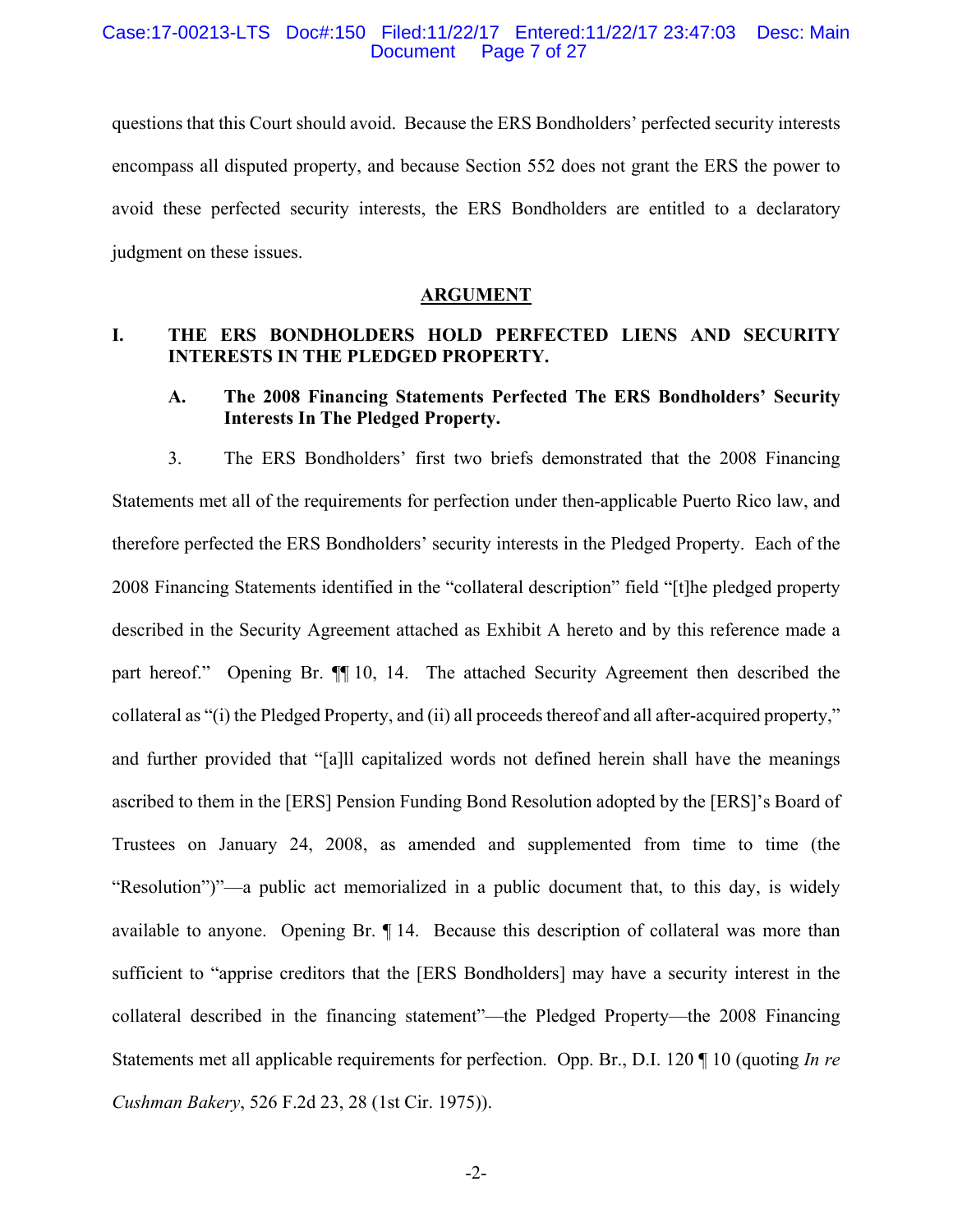#### Case:17-00213-LTS Doc#:150 Filed:11/22/17 Entered:11/22/17 23:47:03 Desc: Main Page 8 of 27

4. The ERS wrongly challenges the sufficiency of the 2008 Financing Statements by contending that a Financing Statement can *never* incorporate other documents by reference when describing collateral. ERS Opp. Br., D.I. 115, at 5-6; Intervener Br., D.I. 123, at 6-7. That is not the law. As our prior briefs explained, because a financing statement's primary goal is to "notify other potential creditors of a secured party's interest in collateral," rather than to "enable other creditors to learn the 'true nature' of the secured transaction," *In re Cushman*, 526 F.2d at 28-29, courts have long recognized that "there is no requirement that the description of the collateral be within the four corners of the security agreement or other single document," *In re Amex-Protein Development Corp.*, 504 F.2d 1065, 1060 (9th Cir. 1974). *See* Opening Br. ¶¶ 12-13 (citing cases). Accordingly, courts have repeatedly held that the "collateral description" requirement is satisfied when a financing statement incorporates by reference even private agreements, let alone public resolutions. Opening Br.  $\P$  12-13 & n.7; Opp. Br.  $\P$  10-11 (collecting cases).

5. The ERS does not cite any authority to the contrary. Its reliance upon *In re Quality Seafoods*, 104 B.R. 560 (D. Mass. 1989), is misplaced because the continuation statement at issue there contained *no* collateral description whatsoever, and thus could not be deemed to be "incorporating the [underlying] financing statement by reference." Opp. Br. ¶ 12. Here, by contrast, the 2008 Financing Statements did expressly incorporate the Security Agreement (which in turn incorporates the ERS Bond Resolution's definition of Pledged Property). *Id.*

6. The ERS fails in its efforts to distinguish the many cases the ERS Bondholders cited holding that the "description of collateral" requirement can be satisfied through incorporation by reference of outside, unattached documents. Opening Br. ¶¶ 12-13 & n.7; Opp. Br. ¶¶ 10-11. The ERS argues that some of those cases involved security agreements, rather than financing

-3-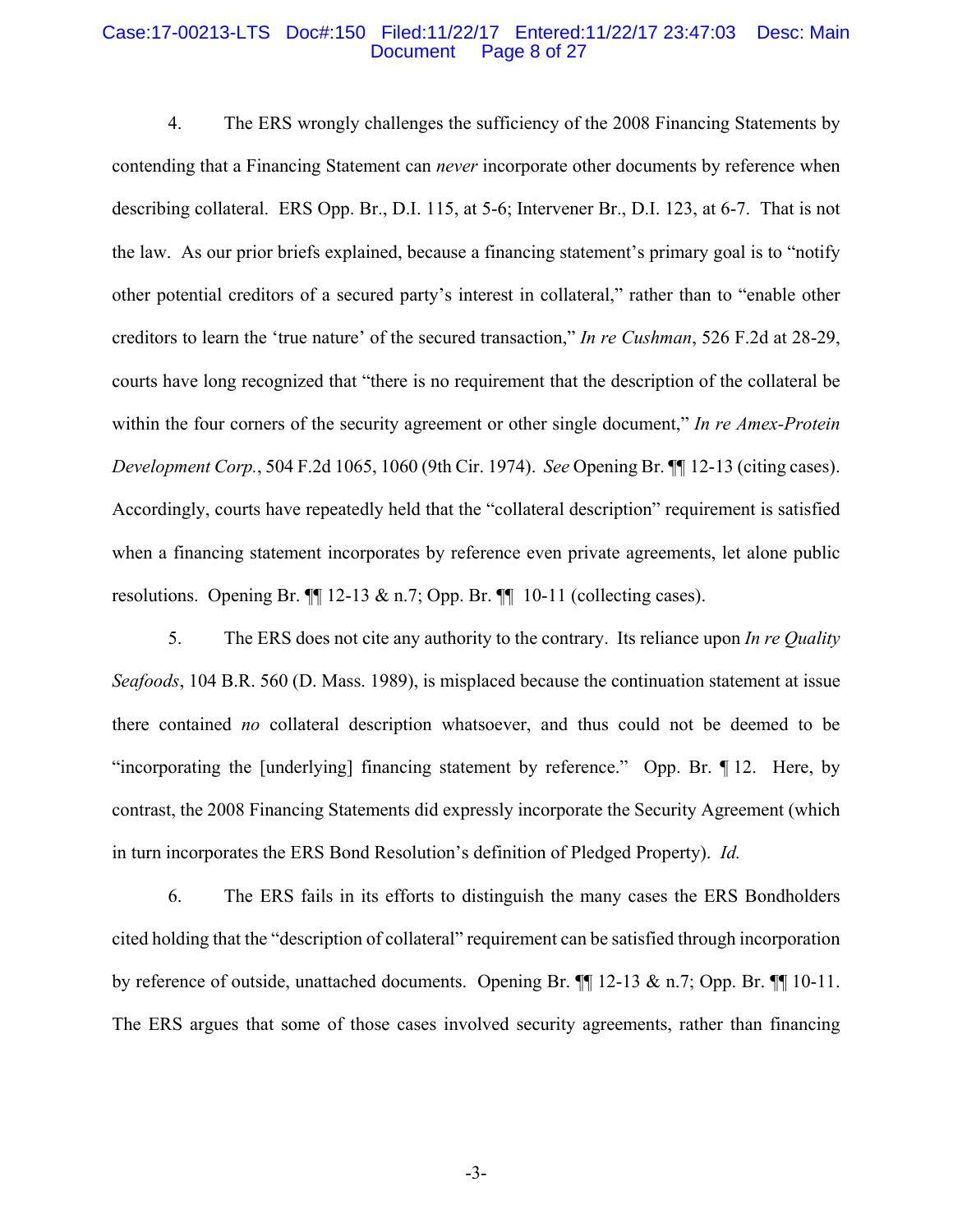#### Case:17-00213-LTS Doc#:150 Filed:11/22/17 Entered:11/22/17 23:47:03 Desc: Main Page 9 of 27

statements, ERS Opp. Br. at 7  $\&$  n7.<sup>2</sup> But under both Old and New PR Article 9, financing statements and security agreements alike must provide a sufficient description of collateral, Old PR Article 9-110, § 2010; New PR Article 9-108; § 2218, and courts have repeatedly recognized that under either version of Article 9, the requirements for description of collateral are more stringent for security agreements than for financing statements. *Prod. Credit Ass'n of W. Central Minn. v. Bartos*, 430 N.W.2d 238, 240 (Minn. Ct. App. 1988) ("Case law makes clear that this 'reasonable identification' standard is applied more strictly to collateral descriptions in security agreements than it is to collateral descriptions in financing statements."); *Regions Bank v. Bric Constructors, LLC*, 380 S.W.3d 740, 771 (Tenn. Ct. App. 2011) (same).

7. The cases cited by the ERS hold that a security agreement's heightened description of collateral requirement can be satisfied if it incorporates by reference non-public, outside documents. ERS Opp. Br. at 7. In fact, by highlighting cases such as *In re Amex-Protein Dev. Corp.*, *In re Production Design & Fabrication Inc.*, *Greenville Riverboat*, and *Kimley*, which involved security agreements subject to more stringent requirements than those that apply to financing statements, the ERS tacitly admits that the 2008 Financing Statements also satisfy all of the requirements for perfection here: these Statements incorporated by reference the definition of Pledged Property from the publicly available ERS Bond Resolution.<sup>3</sup>

 $\overline{\phantom{a}}$  As the ERS acknowledges, the ERS Bondholders also cite cases such as *Chase Bank of Fla., N.A. v. Muscarella*, 582 So. 2d 1196 (Fla. Dist. Ct. App. 1991), holding that financing statements can incorporate by reference unattached, outside materials to fulfill the "description of collateral" requirement. Opening Br. ¶ 13 n.4; Opp. Br. ¶ 11 & n.3. While the ERS tries to distinguish this case by asserting that the title of the document incorporated by reference was sufficient, standing alone, to describe the collateral, ERS Opp. Br. at 7, that interpretation of *Muscarella* finds no support in the opinion itself. Opp. Br. ¶ 11 & n.3.

<sup>&</sup>lt;sup>3</sup> The ERS does not even address the fact that its own counsel, Wolf Popper, opined in 2016 that the 2008 Financing Statements were sufficient to perfect the liens. *See* D.I. 96, Ex. L; *see also* Declaration of Christopher DiPompeo in Support of Reply Brief (hereafter, the "Third DiPompeo Dec."), Ex. B. And, indeed, the ERS has stipulated that it is aware of no evidence tending to prove that ERS believed prior to the Title III case that the liens were not perfected. Third DiPompeo Dec., Ex. C. The ERS's longstanding belief that the 2008 Financing Statements were sufficient casts serious doubt on its newfound arguments to the contrary.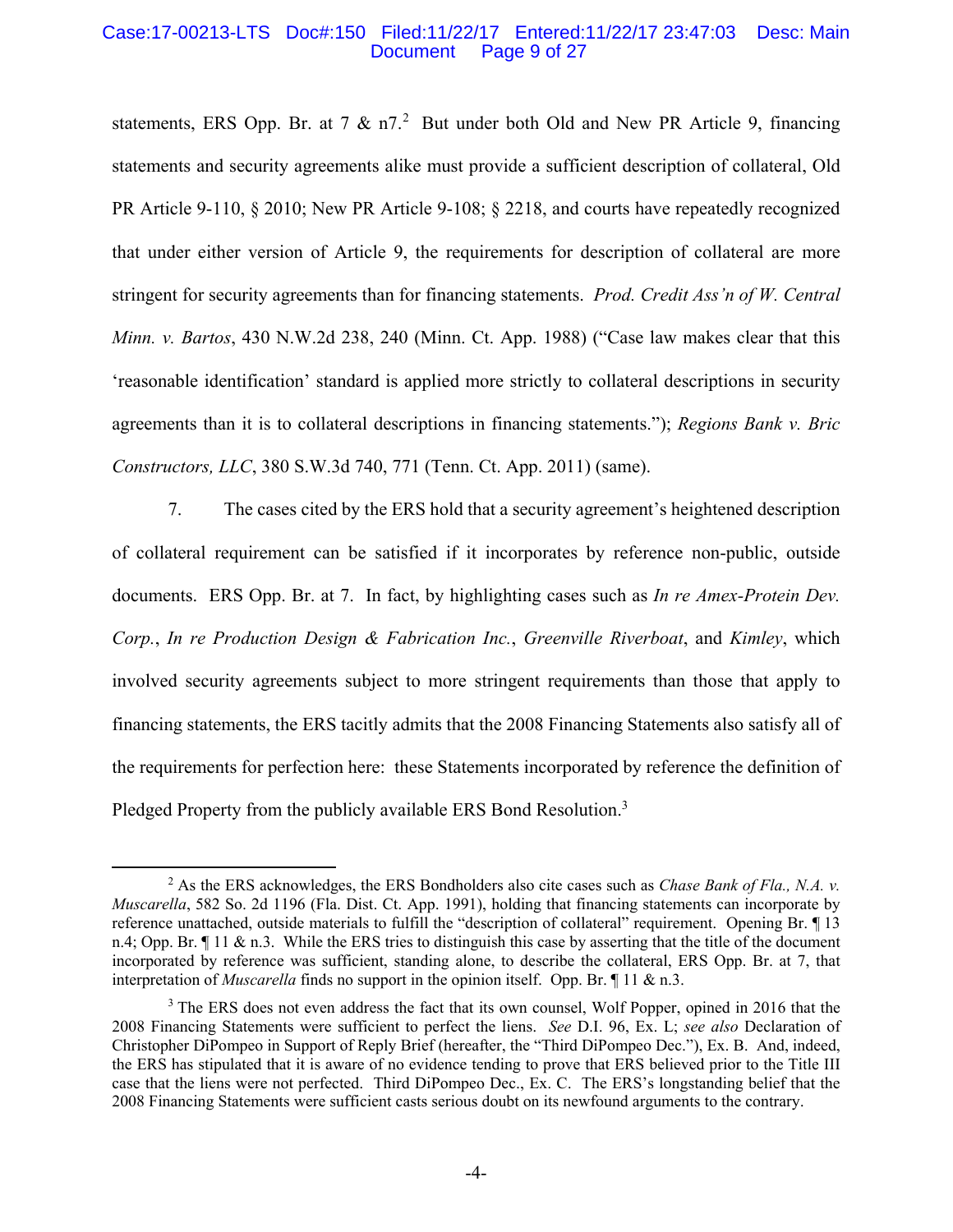### Case:17-00213-LTS Doc#:150 Filed:11/22/17 Entered:11/22/17 23:47:03 Desc: Main Page 10 of 27

# **B. The Financing Statements Did Not Lapse In 2013.**

8. The ERS reiterates its argument that the 2008 Financing Statements lapsed in 2013, but again fails to provide any explanation how a five-year period would apply here. ERS Opp. Br. at 9-12; Intervener Br. at 9-12. As the ERS Bondholders explained, pursuant to New PR Article 9-705(c), the 2008 Financing Statements remain effective under current Puerto Rico law until at least 2018. Opp. Br. ¶¶15-17. Moreover, even if the ERS Bondholders' security interests were not perfected by the 2008 Financing Statements, these statements remained effective under the transition rules, New PR Article 9-704(b) and New PR Article 9-707.<sup>4</sup> Opp. Br.  $\P$  15-18. And, in any event, the ERS does not and cannot identify any statutory provision establishing a five-year period which would have caused the 2008 Financing Statements to lapse, let alone lapse retroactively. Opp. Br. ¶ 18.

# **C. The Amended Financing Statements, Construed Together With The 2008 Financing Statements, Perfected The ERS Bondholders' Liens.**

9. The ERS Bondholders established that all six of the financing statements that would have been found by a search on the Title III petition date (even if one or more were independently deficient)—construed together as "the functional equivalent of a single [effective] financing

 $\overline{4}$ <sup>4</sup> The Opening Brief also established that, at a minimum, there is a genuine issue of material fact as to whether both the 2008 Financing Statements and the Amended Financing Statements are effective "for a period of thirty (30) years" under 19 L.P.R.A. § 2335(b). Opening Br. ¶ 21 n.9. Intervener erroneously argues that this statute does not apply because the first box in Section 6a of the financing statement form was not "checked to indicate the filing [was] a public financing transaction." Intervener Br. 8-9. As the Intervener admits, however, the public-finance provision did not exist in Old Article 9, and therefore no such box existed at the time the 2008 Financing Statements were filed. Moreover, the absence of a check in the "public-finance transaction" box does not preclude a finding that the transaction is a public-finance one if there is an indication that the statement was filed in connection with a public-finance transaction—which is the case here. *See In re Lower Bucks Hosp. Lower Bucks Health Enters.*, Nos. 10-10239, 10-0174, 2010 Bankr. LEXIS 2734, at \*3 n.3 (Bankr. E.D. Pa. Aug. 11, 2010) (concluding that "whether the financing statement 'indicates' that it was filed in connection with a public-finance transaction" could not be deduced from the statement itself and so an evidentiary record was necessary); *Becker v. Bank of N.Y. Mellon Tr. Co., N.A.*, No. 2:11-cv-6460, 2012 U.S. Dist. LEXIS 192813, at \*31 (E.D. Pa. Oct. 31, 2012) (similar). The adjudication of this issue is unnecessary, however, given that the six Financing Statements were effective at the time of Title III petition.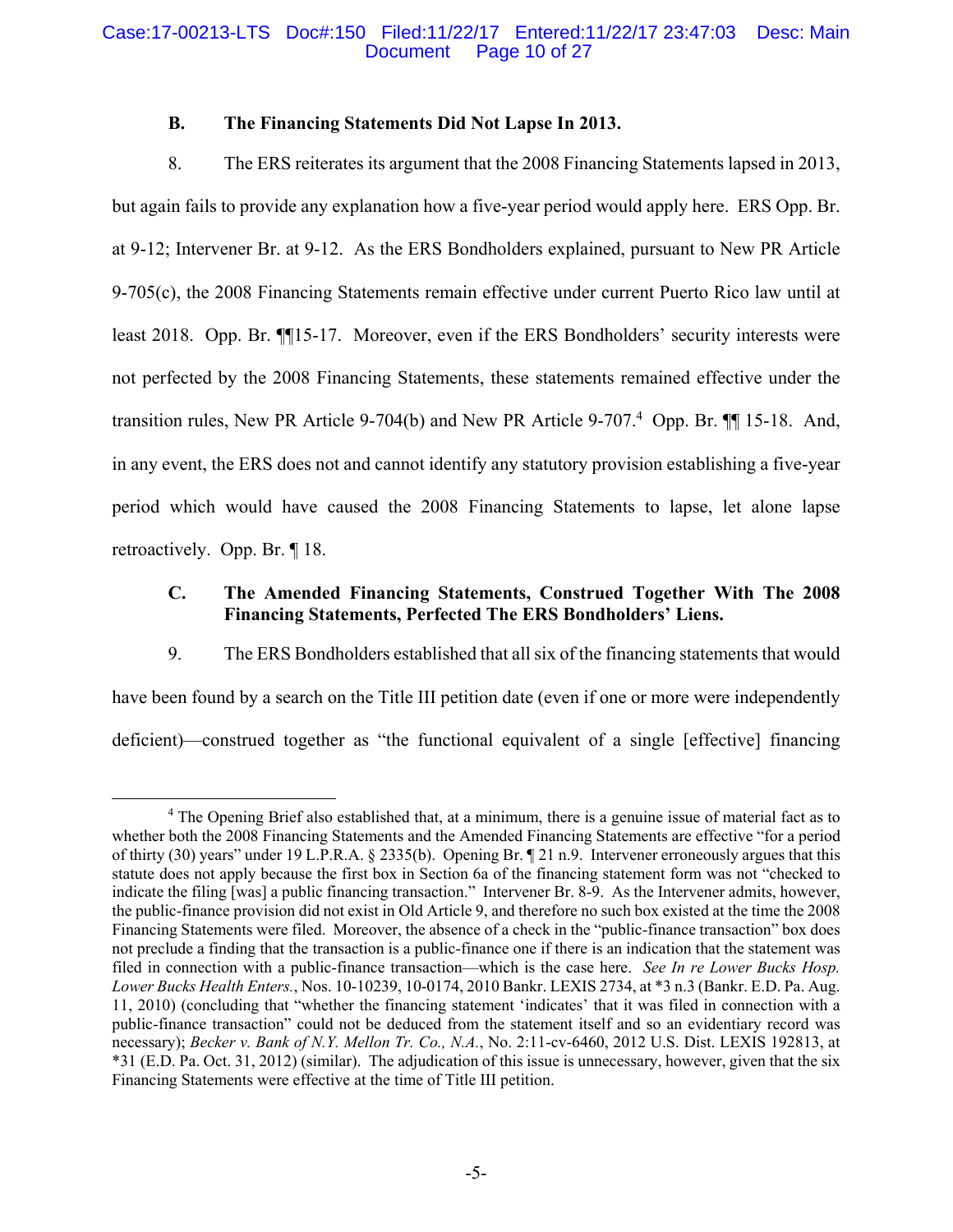#### Case:17-00213-LTS Doc#:150 Filed:11/22/17 Entered:11/22/17 23:47:03 Desc: Main Page 11 of 27

statement"—perfected the ERS Bondholders' security interests.<sup>5</sup> Opp. Br.  $\P$   $\sim$  22-23 (quoting *Miami Valley Prod. Credit Ass'n v. Kimley*, 536 N.E.2d 1182, 1185-86 (Ohio Ct. App. 1987) (deeming two defective financing statements sufficient to perfect a security interest when, construed together, they met all of the requirements for perfection)). The ERS attempts to distinguish *Kimley* on the ground that it "concerned two financing statements filed close in time," but *Kimley* did not turn upon the fact that the two statements were filed 13 months apart.

# **D. The Amended Financing Statements, Standing Alone, Perfected The Liens.**

10. The ERS Bondholders' first two briefs established that each of the four Amended Financing Statements, standing alone, meets all of the requirements for perfection under Puerto Rico law, and, thus, at a minimum, the ERS Bondholders' security interests were perfected no later than 2015. As the ERS concedes, an amended financing statement is sufficient to perfect a security interest "by itself" when it "meets all of the technical statutory requirements of a filing statement." ERS Opp. Br. at 10. Here, each Amended Financing Statement (1) "provides the name of the debtor," (2) "provides the name of the secured party or a representative of the secured party," and (3) "indicates the collateral covered by the financing statement," as required by Puerto Rico law, New PR Article 9-502(a), § 2322(a). Each of the four Amended Financing Statements therefore constitutes a filing statement by itself, and each perfected the liens before the Petition Date.

11. The ERS challenges the sufficiency of the Amended Financing Statements on two grounds, both meritless. First, the ERS contends that the Amended Financing Statements are deficient because they provide the name of the debtor on the second page of the filing in an attached exhibit, rather than the first page. *See also* Intervener Br. at 13-14. But there is no such

<sup>&</sup>lt;sup>5</sup> The Intervener is wrong that an amended financing statement can never operate as an original financing statement when it independently meets all of the requirements for perfection. Intervener Br. at 13-14. As the Opening Brief established, multiple courts (including *In re G.G. Moss Co., Inc.*, a case relied upon by the ERS), have rejected this very argument. Opening Br. ¶ 24 & n.10.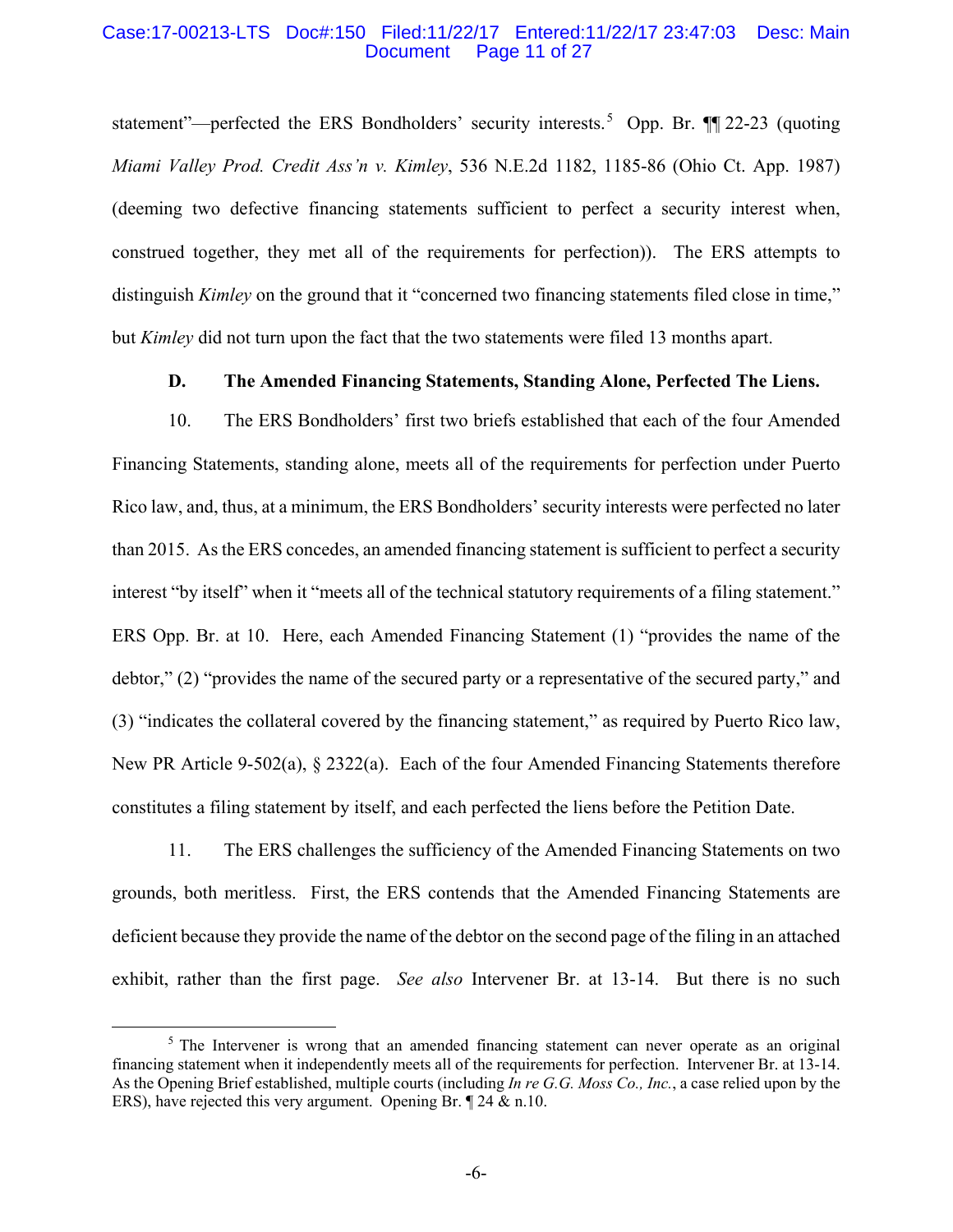#### Case:17-00213-LTS Doc#:150 Filed:11/22/17 Entered:11/22/17 23:47:03 Desc: Main Page 12 of 27

requirement in New PR-Article 9-502(a),  $\S 2322(a)$ . Opp. Br.  $\P$  25-26. Nor does the lone case ERS cites, *In re Vorboril*, 568 B.R. 797 (Bankr. E.D. Wisc. 2017), support its position. As the ERS Bondholders explained, the location of the debtor's name mattered in *Voboril* because Wisconsin's "filing office maintains two *separate* databases," such that the failure to list the debtor's name in the correct location resulted in its absence from a search conducted by an interested party in the appropriate database. Opp. Br. ¶ 17 (quoting *Voboril*, 568 B.R. at 801 (emphasis added))). Here, by contrast, there can be no dispute that the Amended Financing Statements provided the precise information necessary (including the debtor's name) to alert an interested party searching the database to the ERS Bondholders' security interests. Indeed, the filing officer correctly indexed all four of the Amended Financing Statements, and all four would have been revealed to an interested party conducting a search on the Title III petition date.

12. Second and equally unavailing is the ERS's contention that its name changed in 2013, and therefore that the Amended Financing Statements do not list the correct debtor. ERS Opp. Br. ¶¶ 29-32. At the outset, this argument is not credible in light of the ERS's many filings, some including statements made under the penalty of perjury, in which it referred to itself as the "Employees Retirement System of the Government of the Commonwealth of Puerto Rico (ERS)" and verified that it has not used any variation of this name over the past eight years. Opp. Br. ¶ 28- 32; D.I. 121, Ex. A (numerous instances where ERS, AAFAF, and FOMB used ERS's original name in court filings and other documents). Indeed, because the ERS admitted in its pleadings that its name is, in fact, ERS, it is now bound by that judicial admission here. Opp. Br.  $\parallel$  33 & n.6. In any event, any alleged name change in 2013 would be irrelevant because the important portions of the Pledged Property that are subject to the ERS Bondholders' liens were acquired by ERS long before 2013. Opp. Br. ¶¶ 34-35. Because Puerto Rico law provides that a new financing statement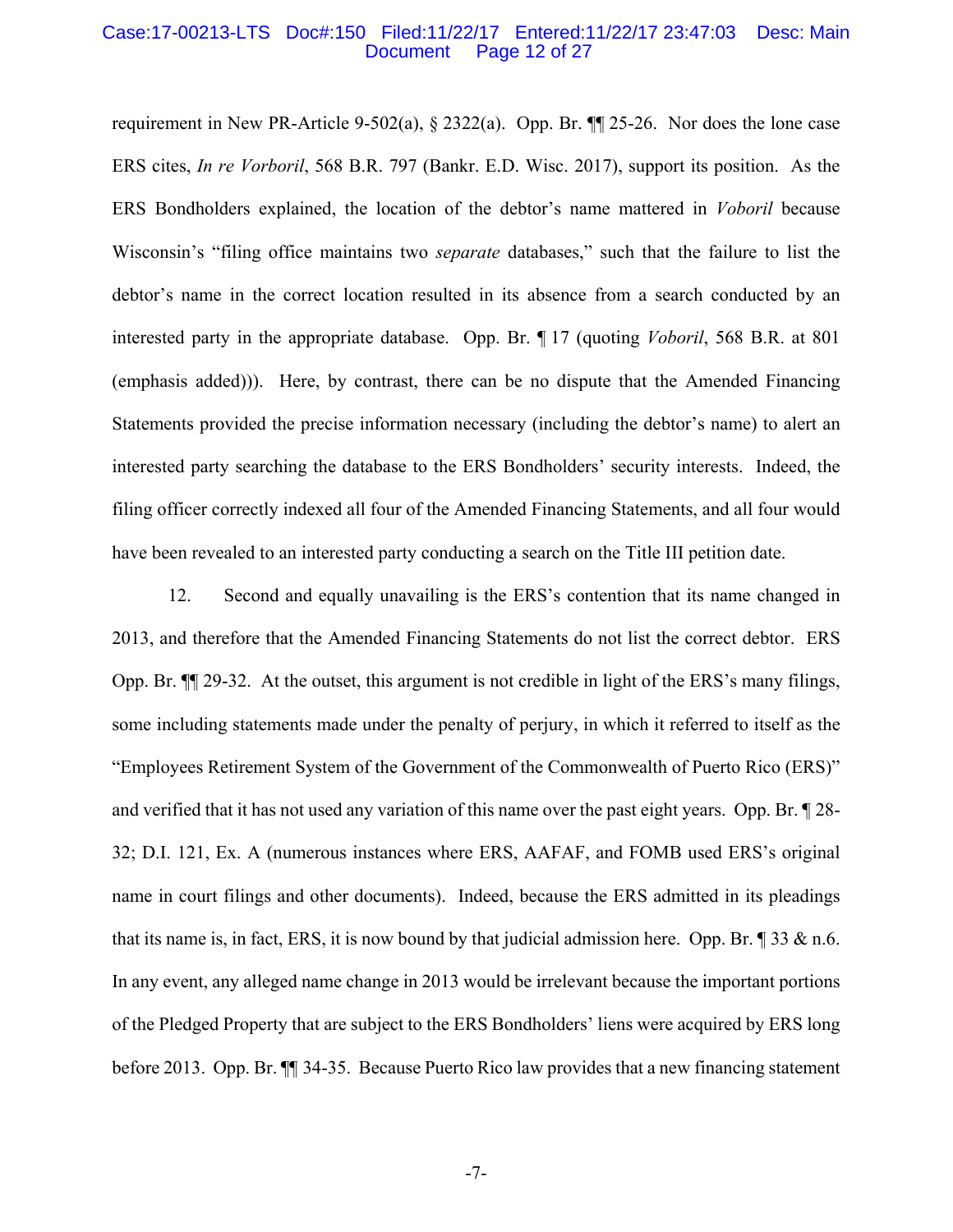#### Case:17-00213-LTS Doc#:150 Filed:11/22/17 Entered:11/22/17 23:47:03 Desc: Main Page 13 of 27

is not necessary to "perfect a security interest in collateral acquired by the debtor before, or within four months after" a name change, New PR Article 9-507(c),  $\S 2327(c)(1)$ , the ERS's purported name change has no bearing on the ERS Bondholders' liens here. Opp Br. ¶¶ 34-35.

# **E. The ERS Bondholders' U.C.C. Search Results Are Relevant To Establish Notice, The Primary Goal Of Perfection.**

13. The ERS attempts to dismiss as irrelevant the results of a current U.C.C. search the ERS Bondholders commissioned. ERS Opp. Br. at 12-13; *see also* D.I. 97, Ex. A; Third DiPompeo Dec., Ex. A (results and parameters of search). But this argument misconstrues the ERS Bondholders' argument and illustrates the ERS's misunderstanding of perfection. The ERS Bondholders' first two briefs highlighted that a search conducted by an interested party today would reveal at least six separate financing statements, each of which makes clear that the ERS Bondholders hold security interests in the Pledged Property. The ERS Bondholders reference this search not for the proposition that these search results themselves establish that the requirements for perfection were met, as the ERS incorrectly suggests, ERS Opp. Br. at 12-14, but instead to show that each of the financing statements the ERS filed on the ERS Bondholders' behalf put an interested party on notice of their security interests, thus fulfilling the "primary goal" of perfection. *In re Montreal, Maine & Atl. Ry., Ltd.*, 799 F.3d 1, 11 (1st Cir. 2015). Indeed, the fact that all six financing statements would be revealed to an interested party demonstrates that the ERS's proposed additional requirements for financing statements—such as a requirement that the debtor's name appear in a particular place—are unnecessary. *See, e.g.*, *Millennium Fin. Servs., L.L.C. v. Thole*, 74 P.3d 57, 62-63 (2003) ("If [the interested party] had searched the record, he could not reasonably have been misled, [as] . . . [a]ny search under the debtors' legal names would have shown [that the creditor] had a security interest in the vehicle inventory."). Because any searcher would have been presented with all six financing statements upon a proper search on the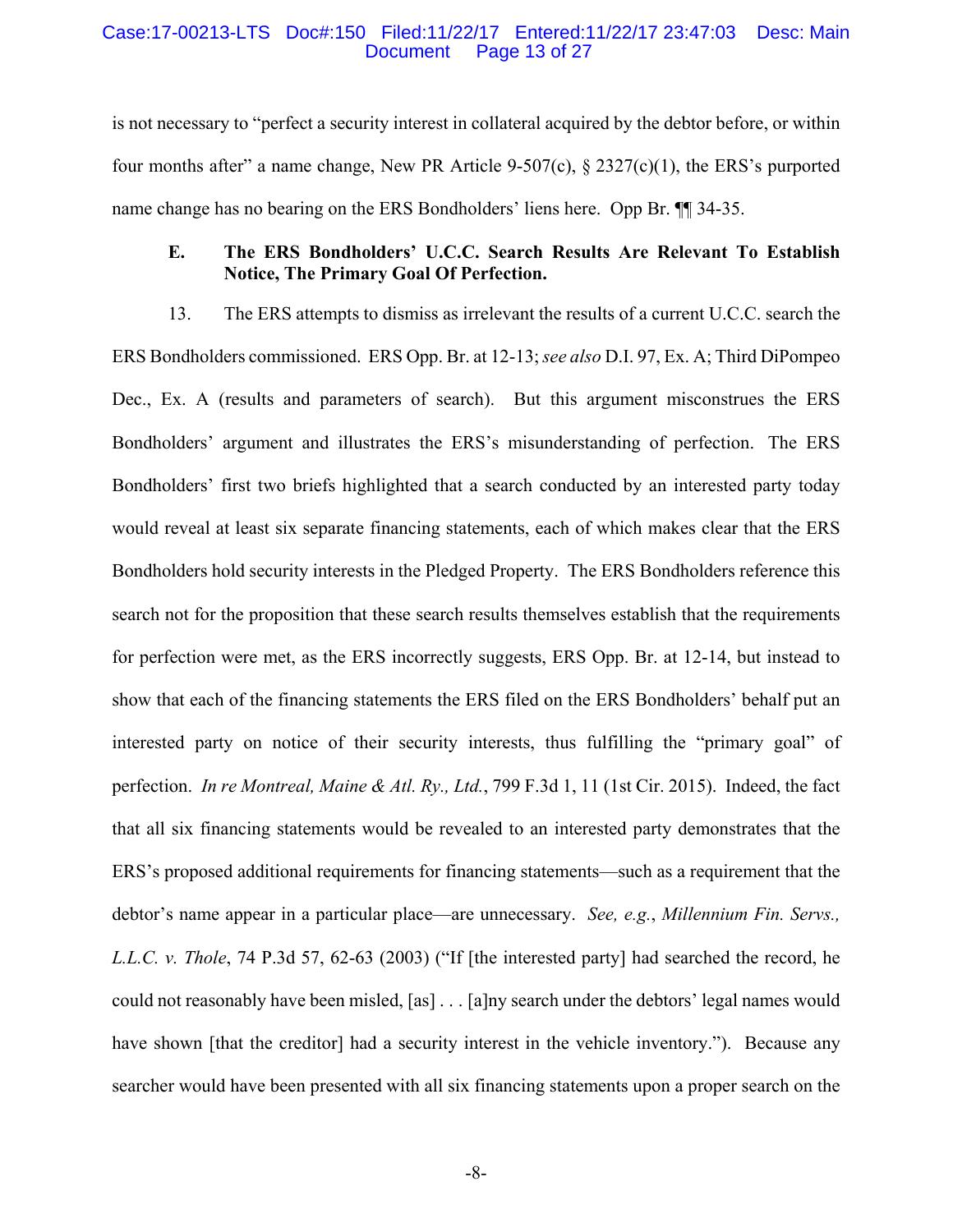#### Case:17-00213-LTS Doc#:150 Filed:11/22/17 Entered:11/22/17 23:47:03 Desc: Main Page 14 of 27

Petition Date, and thus would have been alerted to the ERS Bondholders' security interests in the Pledged Property, the ERS cannot seriously contend that any interested creditor has been, or would have been, misled by these financing statements. *See, e.g.*, *Kimley*, 42 Ohio App. 3d at 131 (two defective financing statements, construed together, accomplished perfection in "the absence of any evidence that anyone was misled" by their contents).

# **II. THE ERS BONDHOLDERS' LIENS WOULD HAVE PRIORITY OVER THE ERS EVEN IF THEY WERE UNPERFECTED.**

14. Our Opening Brief established that because it is not possible for any creditor to possess a lien that is superior to even an unperfected security interest held by the ERS Bondholders, Section 544(a) does not permit the ERS to avoid the ERS Bondholders' liens even if the liens were unperfected. Opening Br. ¶¶ 27-36. The result suggested by the ERS would produce the exact opposite outcome of what Section 544(a) requires. Act 66 prohibits judgment creditors from obtaining an interest in the Pledged Property so there could not have been a creditor with a security interest superior to even an unperfected ERS Bondholder security interest (as required under Section 544(a)). Moreover, the ERS's proposed interpretation of Section 544(a) raises serious constitutional concerns that this Court should avoid. Opening Br. ¶¶ 27-36.

15. The ERS advances three responses regarding Section 544(a), none of which is correct. First, the ERS erroneously contends that Section 544 automatically grants a debtor the status of a hypothetical lien creditor on all the debtor's assets, regardless of whether such a creditor could exist under applicable non-bankruptcy law. ERS Opp. Br. at 15. That argument is directly at odds with the text of Section 544, and the cases the ERS itself cites.<sup>6</sup> Even if the existence of such a creditor may be hypothetical, that creditor's rights must be found in actual law.

 <sup>6</sup>  $6$  11 U.S.C. § 544(a) (granting a debtor the rights and powers of a creditor that obtains a "judicial lien on all property on which a creditor on a simple contract *could have obtained* such a judicial lien" (emphasis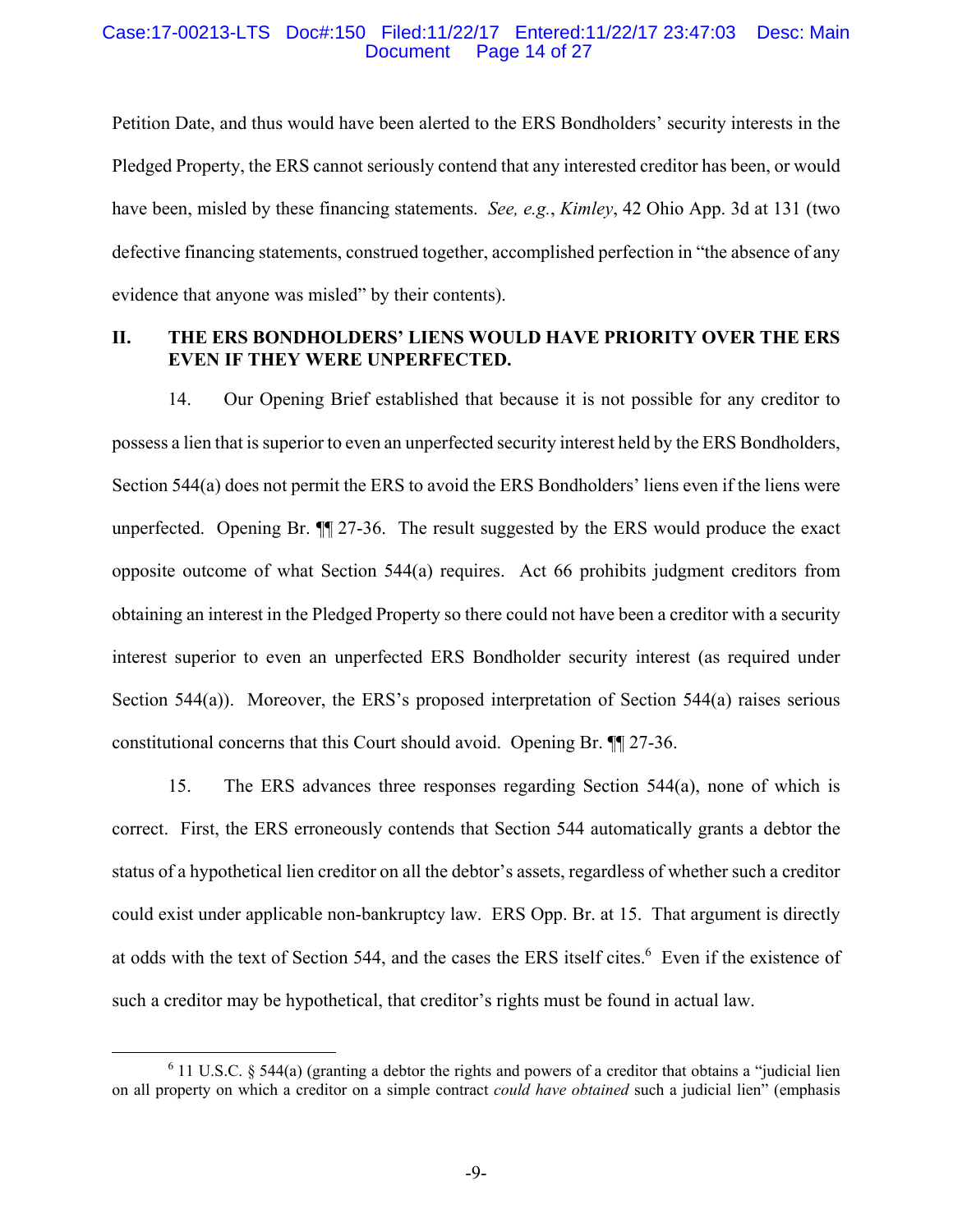#### Case:17-00213-LTS Doc#:150 Filed:11/22/17 Entered:11/22/17 23:47:03 Desc: Main Page 15 of 27

16. Second, the ERS also incorrectly argues that Act 66 does not apply to Title III debtors like the ERS. But the ERS offers no authority for this sweeping proposition, and we are aware of none. As a preliminary matter, the ERS's newfound, bald assertion that it has funds sufficient to satisfy judgment creditors is curious given its recent and contemporaneous assertions of insolvency in the adversary complaint and elsewhere, *see, e.g.*, Complaint, D.I. 1, ¶ 50, and is insufficient to meet its burden to avoid the ERS Bondholders' liens, *see, e.g.*, *In re Jones*, 573 B.R. 665 (Bankr. N.D. Tex. 2017). In any event, the ERS is wrong when it contends that Act 66 applies "only when there are no funds available to pay a judgment." ERS Opp. Br. at 17. Courts have recognized that Act 66, which makes a payment plan the exclusive remedy for a judgment creditor of any agency, instrumentality, or municipality of the Commonwealth, 3 L.P.R.A. § 9141, applies to governmental entities even if the debtor has sufficient funds to satisfy the judgment.<sup>7</sup>

17. And even if the ERS were correct that Act 66 does not apply here because the ERS possesses available funds to pay judgment creditors, but nonetheless will choose to default on its obligations in the future, the ERS still cannot avoid the ERS Bondholders' liens under Section 544. First, and dispositively, even if a judicial lien could be obtained following a default on a payment plan, that lien could not be created until this default occurred, which will necessarily be *after* the Title III petition date because it takes at least a year to violate an Act 66 payment plan. *See* 

1

added)); *Musso v. Ostashko*, 468 F.3d 99, 104 (2d Cir. 2006) (ERS Opp. Br. at 15) (under Section 544, "[t]he trustee hypothetically extends credit to the debtor at the time of filing and, at that moment, obtains a judicial lien on all property in which the debtor has any interest *that could be reached by a creditor*" (emphasis added)); *see also* Opening Br. ¶ 30 ("Section 544(a) does not give the Trustee any greater rights than he, or any person, would have as a bona fide purchaser or judicial lien creditor under applicable state law." (quoting *In re Trask*, 462 B.R. 268, 273 (1st Cir. B.A.P. 2011))).

<sup>7</sup> *Wal-Mart P.R., Inc. v. Zaragoza-Gomez*, 174 F. Supp. 3d 585, 627 (D.P.R. 2016) (noting government's acknowledgment that under Act 66, a payment plan is required "even if the Commonwealth had the money to pay off the entire judgment at once"), *aff'd*, 834 F.3d 110, 124 (1st Cir. 2016) (observing that a payment plan is mandatory, but, pursuant to Act 66, Puerto Rico has discretion "not to pay even [the \$3 million maximum] depending on the availability of funds that year").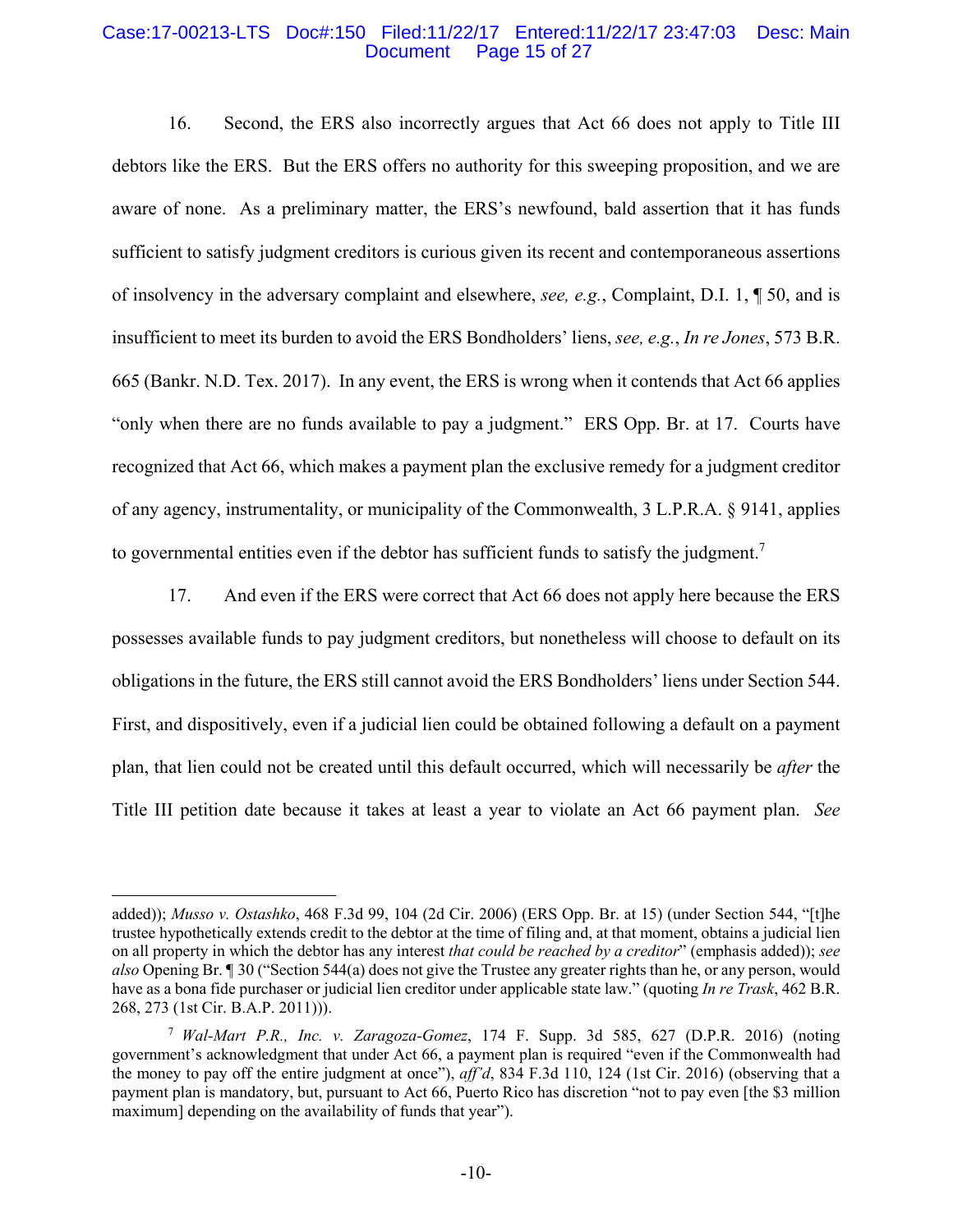#### Case:17-00213-LTS Doc#:150 Filed:11/22/17 Entered:11/22/17 23:47:03 Desc: Main Document Page 16 of 27

*Aldarondo & Lopez Bras P.S.C. v. Municipio De Arecibo, Representado Por Su Alcalde*, KLCE201501959, 2016 PR App. LEXIS 1677, at \*15 (P.R. Cir. Apr. 27, 2016). Because Section 544 grants a debtor only the rights of a creditor that could have existed "*at the time of the commencement of the case*," there is no scenario in which a hypothetical, Section 544 creditor could possess a judicial lien on any assets of the ERS, let alone one superior to the ERS Bondholders' security interests. Moreover, if a governmental entity possessed available funds sufficient to pay a judgment creditor, but that entity failed to abide by its obligations due under the payment plan, the remaining funds would simply be included in the entity's budget and then paid, such that no judicial lien could be granted in the first place. *Id*. at \*14.

18. The ERS's remaining Act 66 arguments also fail. As the Opening Brief established, courts have rejected the ERS's contention that Act 66's "prohibition on garnishment does not prohibit other kinds of levies by a lien creditor" in a governmental entity's property. *See, e.g.*, *Wal-Mart PR*, 834 F.3d at 122 (explaining that by enacting Act 66 and other measures, "Puerto Rico has chosen to severely restrict the ability of its courts to provide adequate remedies to [a creditor]"); *see also* Opening Br. ¶ 33 & n.13 (collecting cases holding that under Act 66, plaintiffs have no available remedy other than a payment plan). And ERS's contention that the "garnishment" portion of Act 66 applies only to the Commonwealth, and not agencies like ERS, is at odds with the Act's text, as courts have recognized. 3 L.P.R.A. § 9142 (payment plan is exclusive remedy in actions against any "[a]gency or instrumentality of the Commonwealth, or public corporation or municipality, official or employee"); *see also Aldarondo & Lopez Bras P.S.C*, 2016 PR App. LEXIS 1677, at \*14 (stating that Act 66 prohibits the garnishment of funds to execute on a judgment against municipality).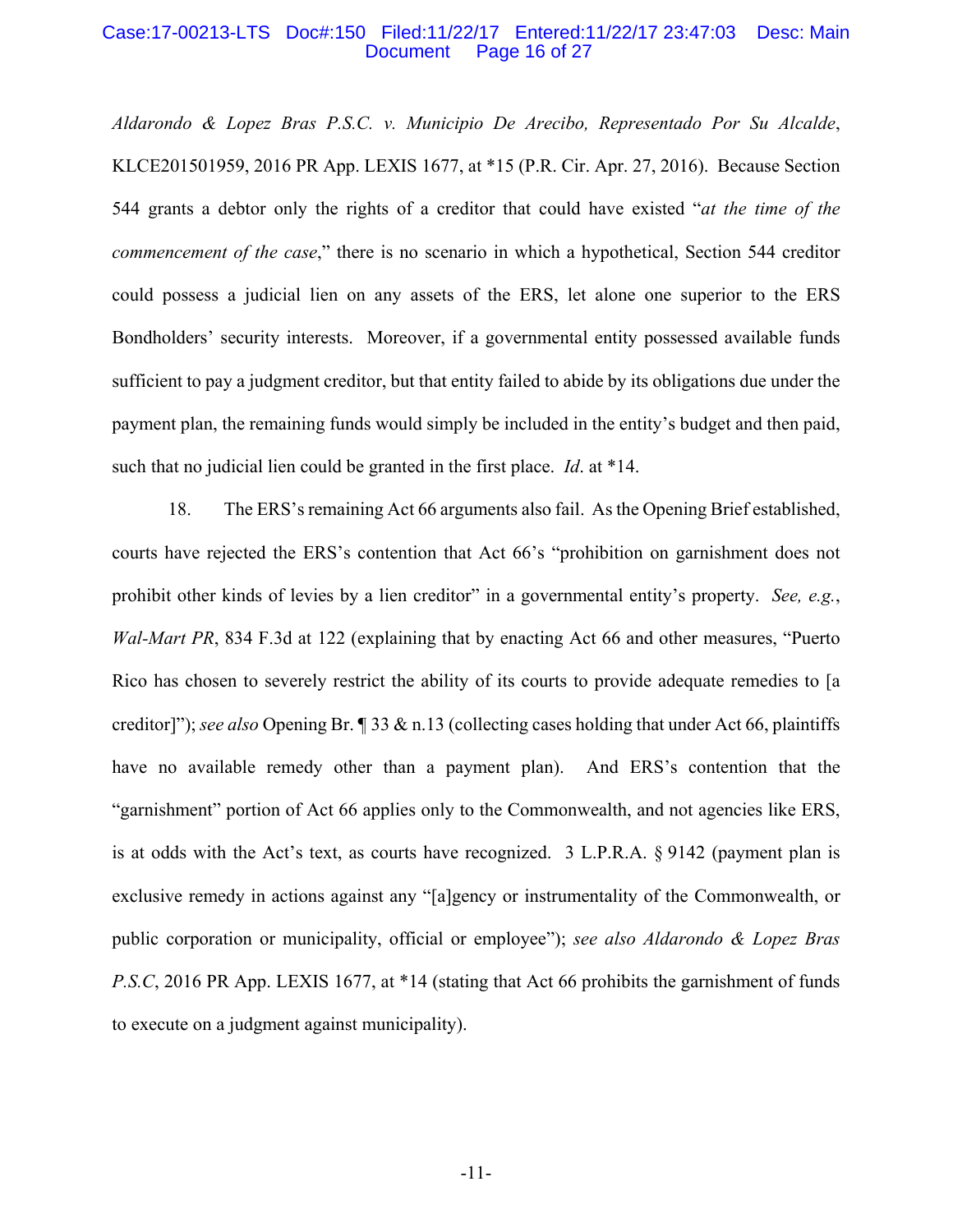#### Case:17-00213-LTS Doc#:150 Filed:11/22/17 Entered:11/22/17 23:47:03 Desc: Main Page 17 of 27

19. *Third*, the ERS's contention that the ERS Bondholders do not have standing to "assert an exemption claim regarding" the ERS's assets under Act 66 is belied by the ERS's own cases. All of the cases the ERS cites involved provisions of the Bankruptcy Code that apply only in the context of consumer bankruptcy, and therefore do not apply here. $8$ 

20. If anything, these cases prove the ERS Bondholders' point. The cases explain that "[p]roperty claimed as exempt [under section 522] is property of the estate on the petition date, and a trustee's ability to avoid a transfer is judged as of the petition date." *In re Davis*, No. 07- 42789, 2009 WL 1033194, at \*6 (Bankr. E.D. Tex. Mar. 24, 2009). Thus, as a temporal matter, an exemption under Section 522 can never shield the exempt property from the bankruptcy trustee's Section 544-strong-arm powers because the debtor cannot elect the exemption until sometime *after* the petition date. *Id.* In contrast to the election of an exemption, Act 66 is automatic and mandatory, and prohibits a judicial lien from attaching to property *on* the petition date. Cases interpreting Section 522 simply highlight that there is no scenario where a judicial lien could attach to the Pledged Property on the ERS's petition date. Consequently, because it is not possible for any creditor to possess a lien that is superior to even an unperfected ERS Bondholder security interest, Section 544(a) does not permit the ERS to avoid those liens.

# **III. SECTION 552 NEITHER TERMINATES NOR LIMITS THE ERS BONDHOLDERS' VALID LIENS ON POST-PETITION REVENUES.**

# **A. The ERS Bondholders' Prepetition Security Interests Attach To Post-Petition Employers' Contributions Under The ERS Bond Resolution.**

21. The ERS contends that "[t]he plain language of the Resolution does not encompass future Employers' Contributions which have not been paid to ERS." ERS Opp. Br. at 21-22. This

 <sup>8</sup> *See, e.g.*, *In re Noblit*, 72 F.3d 757, 758-59 (9th Cir. 1995) (explaining that law was otherwise under Bankruptcy Act, but that law changed due to statutory amendment regarding property of the estate); *In re Taylor*, 226 B.R. 284 (B.A.P. 10th Cir. 1998) (same); *In re Ruel*, 457 B.R. 164, 171 (Bankr. D. Mass. 2011) (rejecting creditor's assertion of exemption based on "the plain meaning of the [bankruptcy] statute").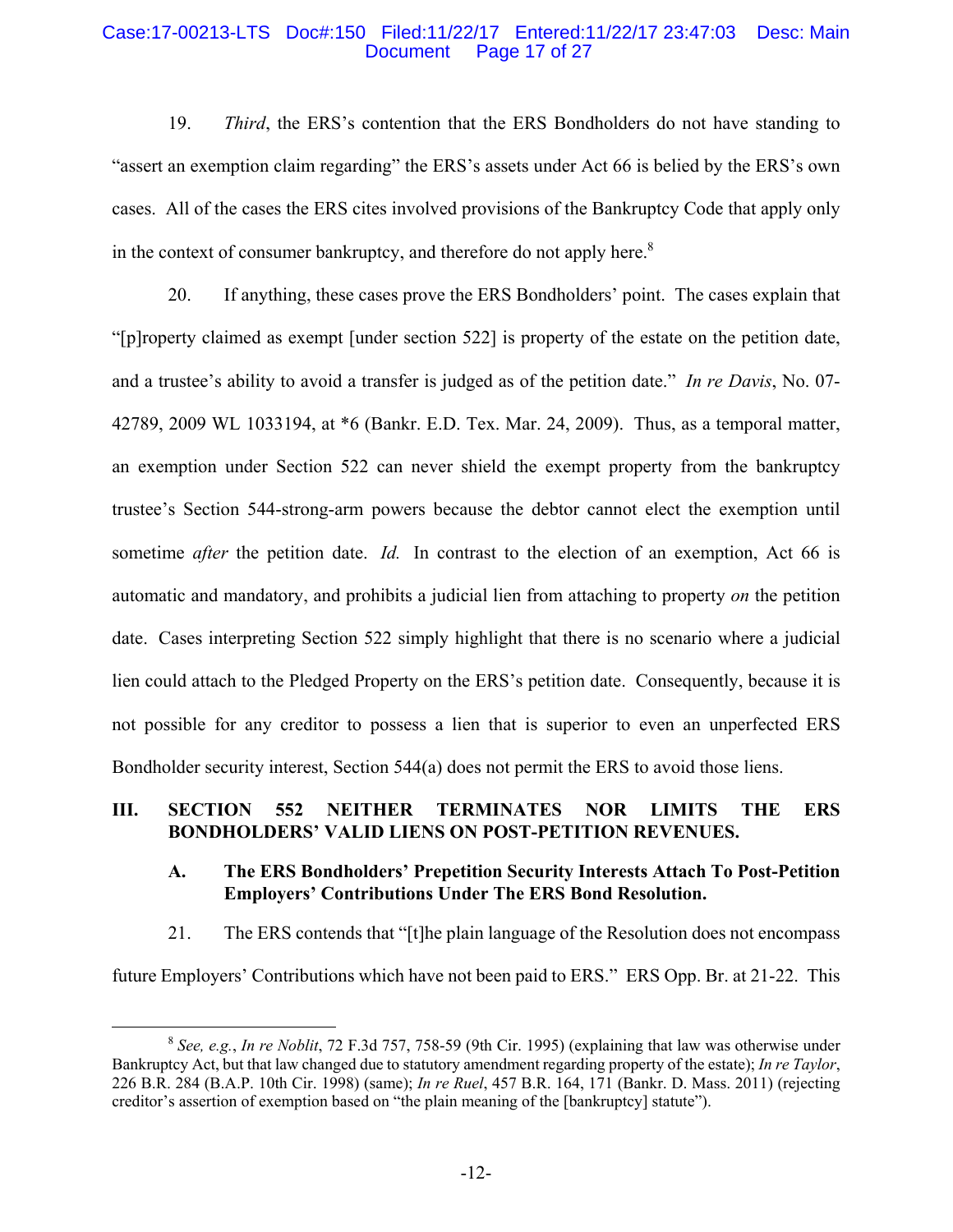#### Case:17-00213-LTS Doc#:150 Filed:11/22/17 Entered:11/22/17 23:47:03 Desc: Main Document Page 18 of 27

new position is directly contrary to the ERS's prior representations to this Court and the First Circuit. Opening Br. ¶¶ 39, 45, 73-74. Moreover, the ERS has stipulated that it is not aware of any evidence tending to prove that it believed prior to the Title III petition date that Pledged Property did not include the right to receive Employers' Contributions. Third DiPompeo Dec., Ex. C. In any event, ERS's new interpretation is wrong because, as previously explained, it distorts the plain text of the ERS Bond Resolution and makes no economic sense. Opening Br. ¶¶ 40-44; Opp. Br. ¶¶ 46-48.

22. The ERS argues that Employers' Contributions are "qualified by the past tense verb 'paid.'" ERS Opp. Br. at 22. As a preliminary matter, the ERS's reading is divorced from economic reality. Opp. Br. ¶¶ 47-48. Moreover, in 2008, when the ERS Bond Resolution was enacted, no Employers' Contributions subject to any lien had yet been made. Thus, under the ERS's interpretation, the ERS Bondholders never had any collateral, nor had a *prospective* right to acquire collateral—which is contrary to what the ERS Bondholders were offered. Yet, the bonds were sold as secured limited recourse bonds, to be paid out of collateral. The ERS, under its reading, cannot account for the fact that the ERS Bonds were, in fact, paid for nearly a decade, through the enactment of PROMESA, which was possible only because there has been collateral for the ERS Bonds at all times *since* they were issued in 2008 and after the word "paid" was first included in the ERS Bond Resolution.

23. The actual text written in 2008 is also inconsistent with the ERS's new interpretation of the ERS Bond Resolution in several additional respects. First, the ERS's interpretation is contradicted by the only explicit temporal reference in the 2008 language: the definition of Employers' Contributions ("contributions paid *from and after the date hereof*") makes clear that the ERS Bondholders have the right to receive all *future* contributions,

-13-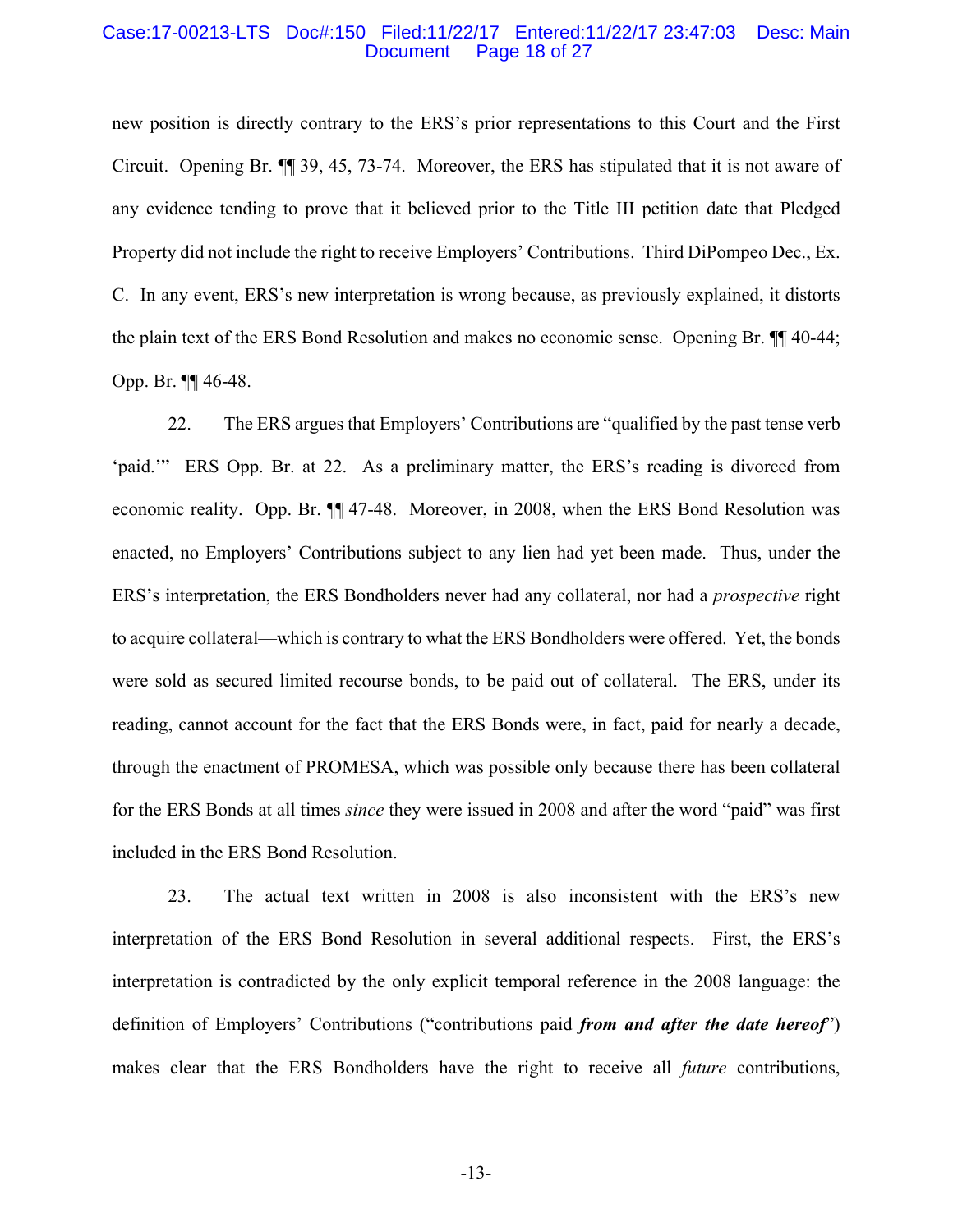#### Case:17-00213-LTS Doc#:150 Filed:11/22/17 Entered:11/22/17 23:47:03 Desc: Main Page 19 of 27

irrespective of when they are actually received. Opening Br. ¶ 43; Opp. Br. ¶ 46. To be in accordance with the rest of the ERS Bond Resolution, therefore, the term "paid" must mean "whenever paid" (as opposed to "previously paid"). Plus, even if "paid" did qualify Employers' Contributions in some way (and it does not), the ERS ignores the fact that "Pledged Property" includes all "right, title, and interest of [the ERS] in and to" all Revenues and "all rights to receive the same"—which means that the ERS Bondholders had a lien on the ERS's rights to the Employers' Contributions regardless of when they were or are paid. Opp. Br. ¶ 46-47.

24. Similarly, the ERS's claim that "any collection right for postpetition Employers' Contributions is nothing more than after-acquired property," ERS Opp. Br. at 22, is wrong because, under the ERS Bond Resolution, the ERS Bondholders have an existing *pre*-petition lien on the ERS's right to receive Employer Contributions and the right to collect those contributions.

25. Finally, the fact that the ERS has treated the ERS Bondholders' interests as secured since the bonds were issued is fatal to their newfound interpretation of the ERS Bond Resolution. Under Puerto Rico law "[i]n order to judge as to the intention of the contracting parties, attention must principally be paid to their acts, contemporaneous and subsequent to the contract." 31 L.P.R.A. § 3472. As the Puerto Rico Supreme Court has explained, "[a]lthough the starting point of contract interpretation must be the expressions contained in the words [of a contract], the trier cannot stop at the literal sense, but must fundamentally investigate the intent of the parties and the spirit and purpose of the transaction, as they are inferred from the overall conduct of the interested parties and from the concurring circumstances that may contribute to an adequate investigation of the will of the executing parties." *E.g.*, *Marcial v. Tome*, 144 D.P.R. 522, 537 (P.R. 1997).<sup>9</sup>

 <sup>9</sup> *See also Marina Ind., Inc. v. Brown Boveri Corp.*, 114 D.P.R. 64, 69-70 (P.R. 1983) (same); *Cooperativa La Sagrada Familia v. Castillo*, 107 D.P.R. 405, 461 (P.R. 1978) (same).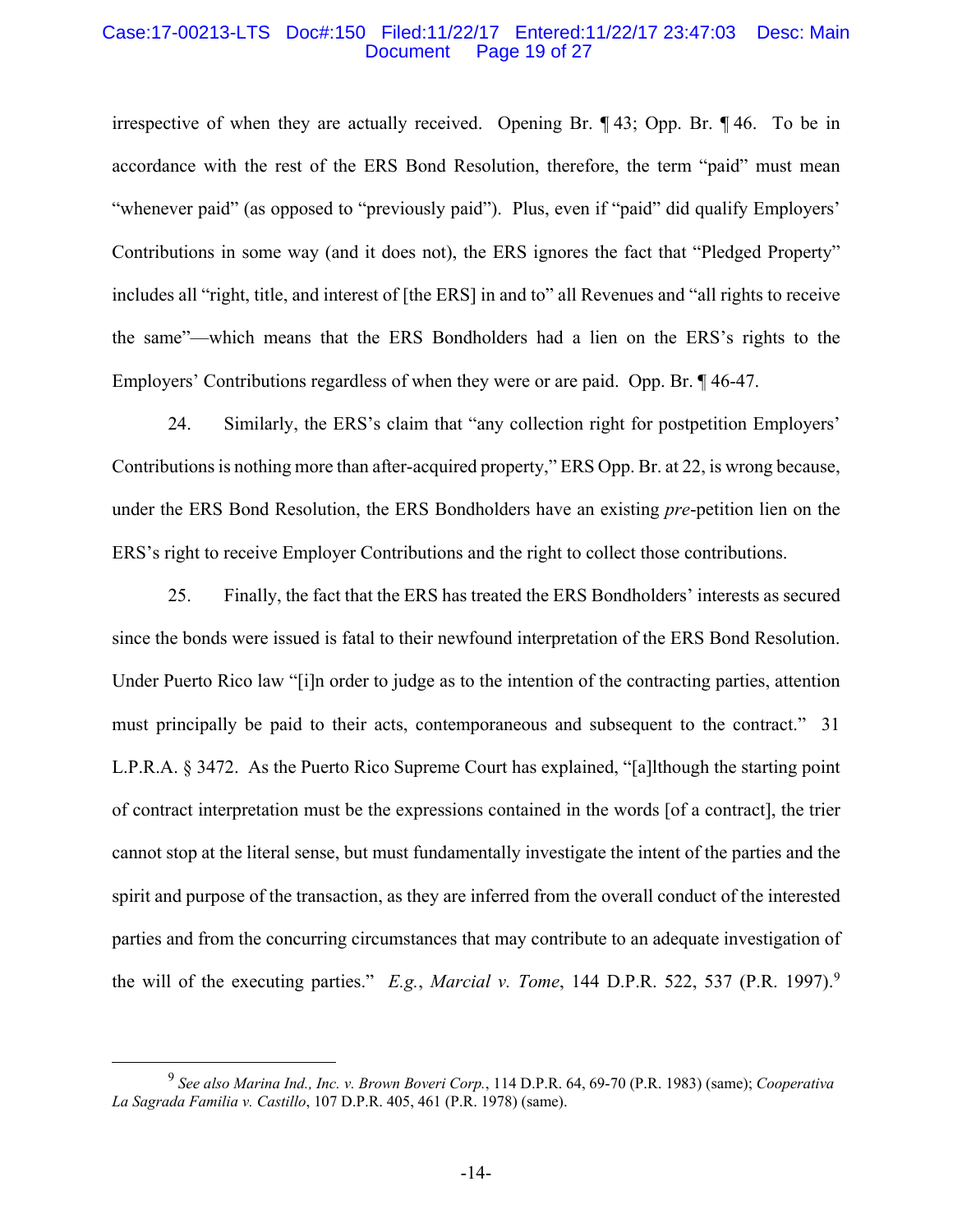#### Case:17-00213-LTS Doc#:150 Filed:11/22/17 Entered:11/22/17 23:47:03 Desc: Main Page 20 of 27

Because, under the ERS's interpretation, the ERS Bondholders never had any collateral to begin with, *see* Opp. Br. ¶¶ 46-48, the fact that the ERS has transferred Employers' Contributions to the fiscal agent for payment to the ERS Bondholders ever since the bonds were issued shows that the ERS's interpretation is flawed. So too does the fact that the ERS has admitted it is aware of no evidence tending to prove that, prior to the commencement of the ERS Title III case, the ERS believed Employers' Contributions did not include the right to receive those contributions. Third DiPompeo Dec., Ex. C. Under Puerto Rico law, this is powerful evidence that ERS's newfound interpretation of the ERS Bond Resolution is wrong.

# **B. The ERS Bondholders' Liens On Proceeds Of The Right To Receive Employers' Contributions Are Not Cut Off By Section 552(a) Because They Are Preserved Under Section 552(b)(1).**

26. The ERS asserts that it "had no right to receive future Employers' Contributions on the petition date" and so Section 552(b)'s exception does not apply here. ERS Opp. Br. at 23-25; Intervener Br. at 15. The ERS's argument is both incorrect and irrelevant, because post-petition Employers' Contributions are proceeds of the Right to Receive Employers' Contributions. Opp. Br. ¶ 48. Likewise, the ERS's assertion that it had "no existing right to receive future Employers' Contributions until an employee works" is contrary to both the ERS Bond Resolution, which says the right to receive payments is the ERS's property, Opening Br. ¶ 42 & n.15, and Puerto Rico law, which imposes a clear obligation on employers to make Employers' Contributions regardless of the level of payroll, Opp. Br.  $\P$  49-51. The ERS's cases are thus inapposite. Opp. Br.  $\P$  52 & n.9.

27. The ERS claims that the ERS Bondholders' "fatal flaw" is relying on cases where "an existing prepetition receivable . . . was collected postpetition." ERS Opp. Br. at 25. But this is not a problem for the ERS Bondholders because the right to receive Employers' Contributions is a pre-petition right. Opp. Br. ¶¶ 51-57. And, tellingly, the ERS only mentions the most instructive case, *Johnson*, in passing, ERS Opp. Br. at 26, even though that case is directly on point.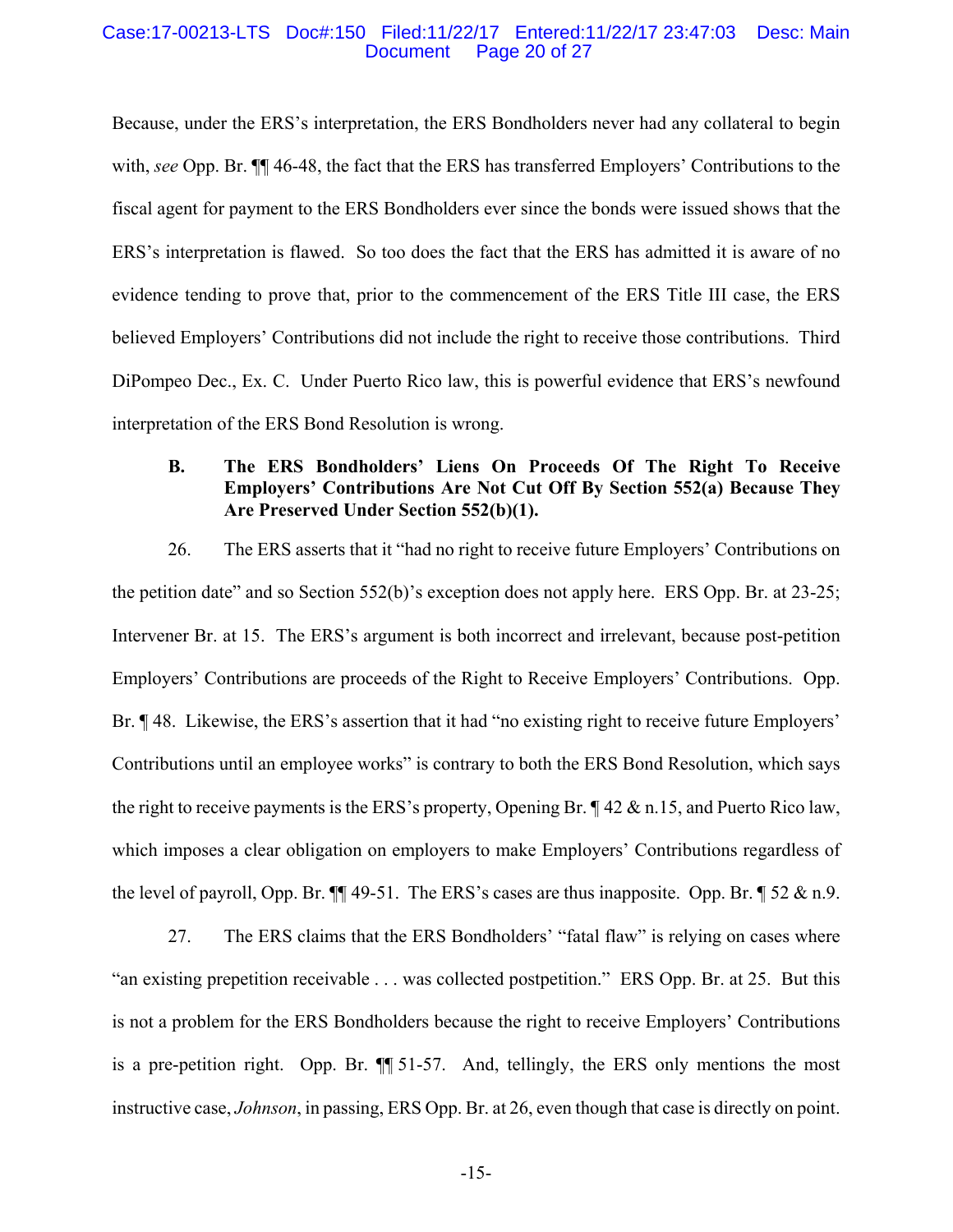#### Case:17-00213-LTS Doc#:150 Filed:11/22/17 Entered:11/22/17 23:47:03 Desc: Main Page 21 of 27

Opening Br. ¶ 49; Opp. Br. ¶¶ 54-55. In any event, these cases show that Section 552(b) still applies even if the proceeds arose post-petition and from the work of employers' employees.<sup>10</sup> Lastly, the ERS's "collection right" is not a "brand new asset;" rather, it is an existing *pre*-petition right connected to the ERS's right to future Employers' Contributions. *See* Opp. Br. ¶ 51.11

# **C. Section 552(a) Is Inapplicable Because Employers' Contributions Are "Special Revenues."**

28. Contrary to the plain text of Sections 928 and 902 of the Bankruptcy Code, the ERS continues to maintain that the Employers' Contributions are not "special revenues" exempt from Section 552(a). ERS Opp. Br. at 26-30; Intervener Br. at 14-15. Yet, as the ERS Bondholders have previously explained, Employers' Contributions qualify as "special revenues" under at least two prongs of the statutory definition. Opening Br. ¶¶ 52-53.

29. The ERS impermissibly narrows the Section  $902(2)(D)$  definition by asserting that Employers' Contributions "are not a result of any services ERS provides," that the exception is primarily for "ministerial service[s]," and that the ERS Bondholders' interpretation would render Section 902(2)(A) "meaningless." ERS Opp. Br. at 28-29. Absent from the ERS's brief, however,

 <sup>10</sup> *See Cadle Co. v. Schlichtmann*, 267 F.3d 14, 20 (1st Cir. 2001) (determining that the fact that the debtor "performed much of the work," and thus generated the collateral, "after the firm's dissolution and his bankruptcy and before the right to payment arose does not alter the fact that [the creditor] had a security interest in that payment"); *In re Bumper Sales, Inc.*, 907 F.2d 1430, 1432, 1439 (4th Cir. 1990) (agreeing that a debtor's post-petition inventory and accounts receivable constituted "proceeds" exempt from Section 552(a) notwithstanding the fact that these proceeds were generated post-petition by continued manufacturing conducted by the debtor's own employees).

 $<sup>11</sup>$  In a single paragraph void of any legal citations, Intervener argues that the ERS Bondholders' position</sup> will "eviscerate" Section 552 and that, if anything, post-petition Employers' Contributions are proceeds of postpetition labor and employment activity. Intervener Br. at 15. As the ERS Bondholders have established in detail, however, post-petition Employers' Contributions are proceeds from the ERS's existing pre-petition Right to Receive Employers' Contributions—a view supported by the case law. Moreover, the Employers' Contributions are not linked to the debtor's employees' labor and activities; rather, the ERS simply collects the proceeds generated by third-party employers. Opening Br. ¶¶ 37-47; Opp. Br. ¶¶ 44-57. In any event, to the extent Intervener suggests one debtor is precluded from collecting a receivable from another debtor because the second debtor is reliant on the services of employees to pay its debts, that is in conflict with the cases cited by the ERS Bondholders. *See* Opp. Br. ¶¶ 53-54.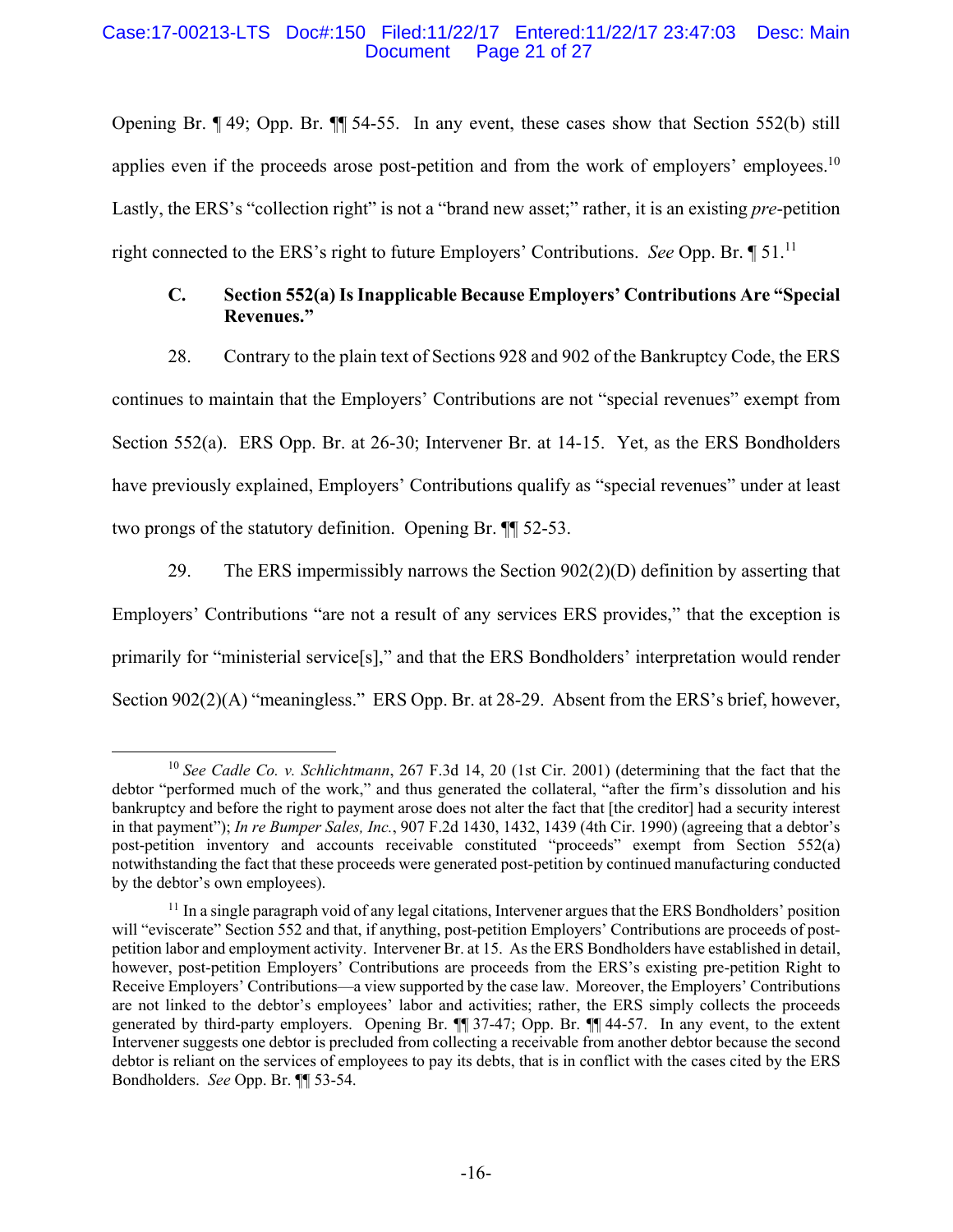#### Case:17-00213-LTS Doc#:150 Filed:11/22/17 Entered:11/22/17 23:47:03 Desc: Main Page 22 of 27

is any response to the ERS Bondholders' plain text reading of the exception, showing that Employers' Contributions "derive" from the ERS's self-acknowledged function of "collect[ing] and pay[ing] out pension payments." Opening Br. ¶ 52. Nor does the ERS deny that the relevant legislative history merely offers "examples." Opp. Br. ¶¶ 60-61. And the ERS's argument that the ERS Bondholders' interpretation would render Section 902(2)(A) meaningless is misplaced: the ERS Bondholders' reading appropriately differentiates between Section 902(2)(D), which only applies to revenues "derived from *particular* functions of the debtor, whether or not the debtor has other functions," and Section 902(2)(A), which encompasses revenues unrelated to the "particular functions" of the debtor. 11 U.S.C. § 902(2)(A), (2)(D) (emphasis added).<sup>12</sup>

30. Similarly, the ERS does not deny that it is a "system . . . primarily used to provide . . . services." ERS Opp. Br. at 28. Instead, the ERS attempts to sidestep the plain language of Section 902(2)(A) by arguing that this definition only concerns "a form of utility or transportation service." ERS Opp. Br. at 27-28. Nothing in that definition, its legislative history, or in the case law so contracts the language of the provision. Opp. Br.  $\sqrt{\phantom{a}}\,63 \& \text{n}.10$ .

# **D. The ERS Does Not Deny That Its Interpretation Of Section 552 As Applied Here Would Raise Serious Constitutional Issues That This Court Can And Should Avoid.**

31. The ERS mischaracterizes the ERS Bondholders' constitutional avoidance arguments as a constitutional challenge, and thus fails to respond to it. The ERS claims that the ERS Bondholders view PROMESA itself as "caus[ing] an 'unprecedented' taking." ERS Opp. Br. at 31. That is wrong. This is not a constitutional challenge to PROMESA. Rather, as the ERS

 $12$  Intervener contends that "'special revenues' include  $\vert$ ] only revenues pledged to secure financing that is used to create the pledged revenue," that the legislative history supports this view, and that the ERS Bondholders' interpretation of Section 902(2)(D) is too broad. Intervener Br. at 14-15. Yet Intervener does not explain how its arguments comport with the specific definitions of "Special Revenues" provided in Section 902, nor does it engage the ERS Bondholders' close reading of those definitions. Opp. Br. ¶¶ 59-63.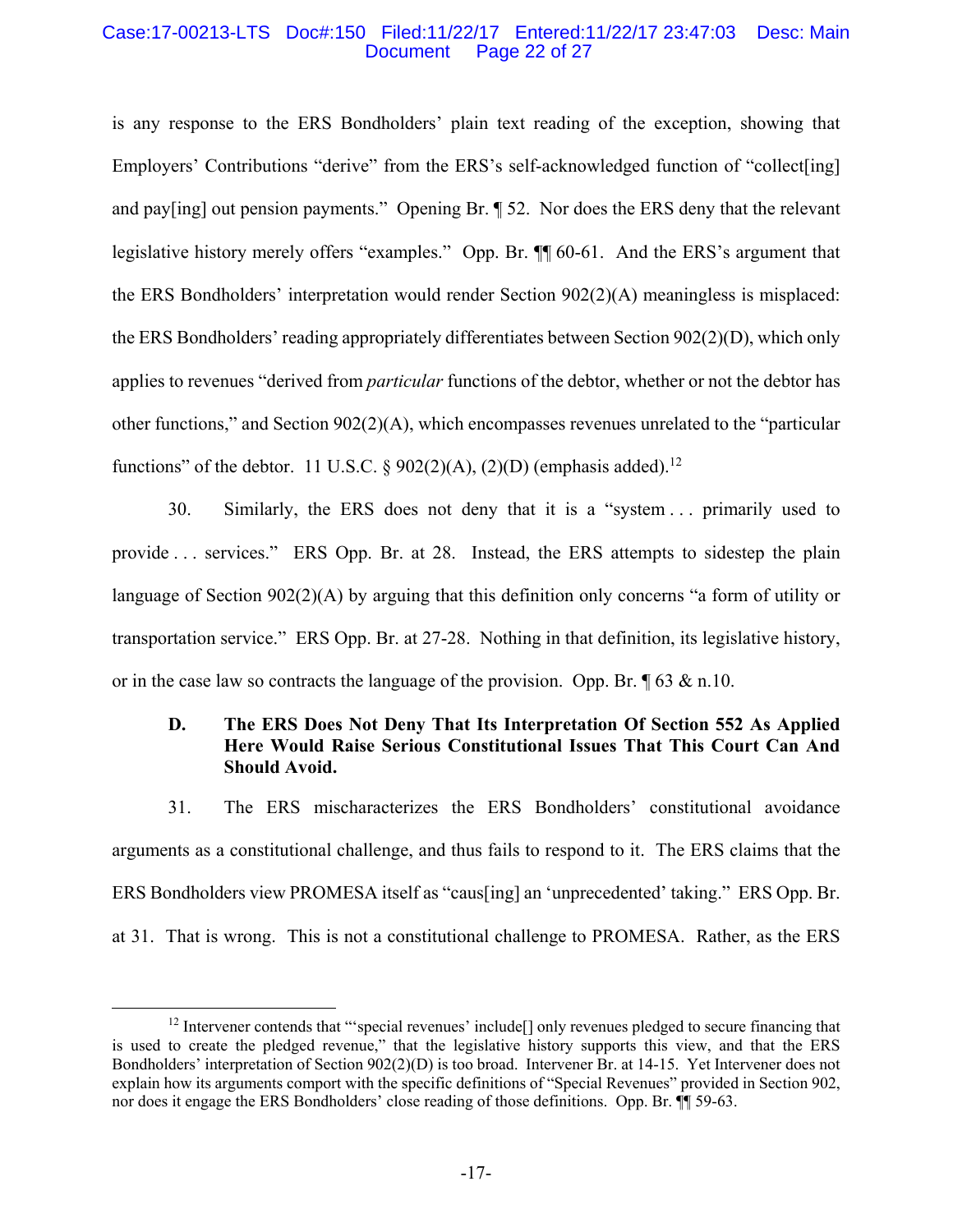#### Case:17-00213-LTS Doc#:150 Filed:11/22/17 Entered:11/22/17 23:47:03 Desc: Main Page 23 of 27

Bondholders explain, it is the ERS's effort to give certain provisions of PROMESA retroactive effect by applying Section 552 to secured creditors' property interests that raises serious constitutional questions under the Takings Clause. Opp. Br. ¶ 67. Because adopting the ERS's interpretation of Section 552 would raise a "grave and doubtful constitutional question[]," *see*  Opening Br. ¶¶ 54-61, while the ERS Bondholders' reading does not, this Court should follow its "duty" under the constitutional avoidance canon by "adopt[ing] the latter" interpretation to avoid ruling on a serious constitutional question. *Jones v. United States*, 529 U.S. 848, 857 (2000).<sup>13</sup>

32. The ERS further argues that applying Section 552 to cut off purely contingent afteracquired property security interests does not violate the Takings Clause. ERS Opp. Br. at 31. But the ERS Bondholders' security interests are not "purely contingent"; rather, they are enforceable liens which constitute constitutionally protected property rights under applicable non-bankruptcy law. Opening Br. ¶¶ 55-60. Well-established Supreme Court precedent holds that (1) an enforceable lien under applicable non-bankruptcy law is a constitutionally protected right, *see, e.g., Armstrong v. United States*, 364 U.S. 40, 44, 46 (1960); *Louisville Joint Stock Land Bank v. Radford*, 295 U.S. 555, 601 (1935); and (2) the Takings Clause protects against retroactive impairment of secured property rights, such as enforceable liens, *see, e.g.*, *Radford*, 295 U.S. at 555, *Securities Industrial Bank*, 459 U.S. 70 (1982). Opening Br. ¶¶ 55-59. These Supreme Court cases, which date back to the Great Depression and which invalidated attempts to retroactively impair secured property rights, including liens, counsel against construing Section 552 to apply retroactively here.

<sup>&</sup>lt;sup>13</sup> The ERS suggests that even though "the Bankruptcy Code no longer applie<sup>[d]</sup> to Puerto Rico after the 1984 amendments" the ERS Bondholders "should have expected that the law could change" because the Bankruptcy Code "did previously apply." ERS Opp. Br. at 30-31 & n.27. This is absurd. What the ERS ignores is that, for over twenty years prior to the ERS Bond Resolution, the Bankruptcy Code did *not* apply to Puerto Rico and, up until this past year, there was no reason to think that the Code would be reimposed on Puerto Rico and then applied retroactively.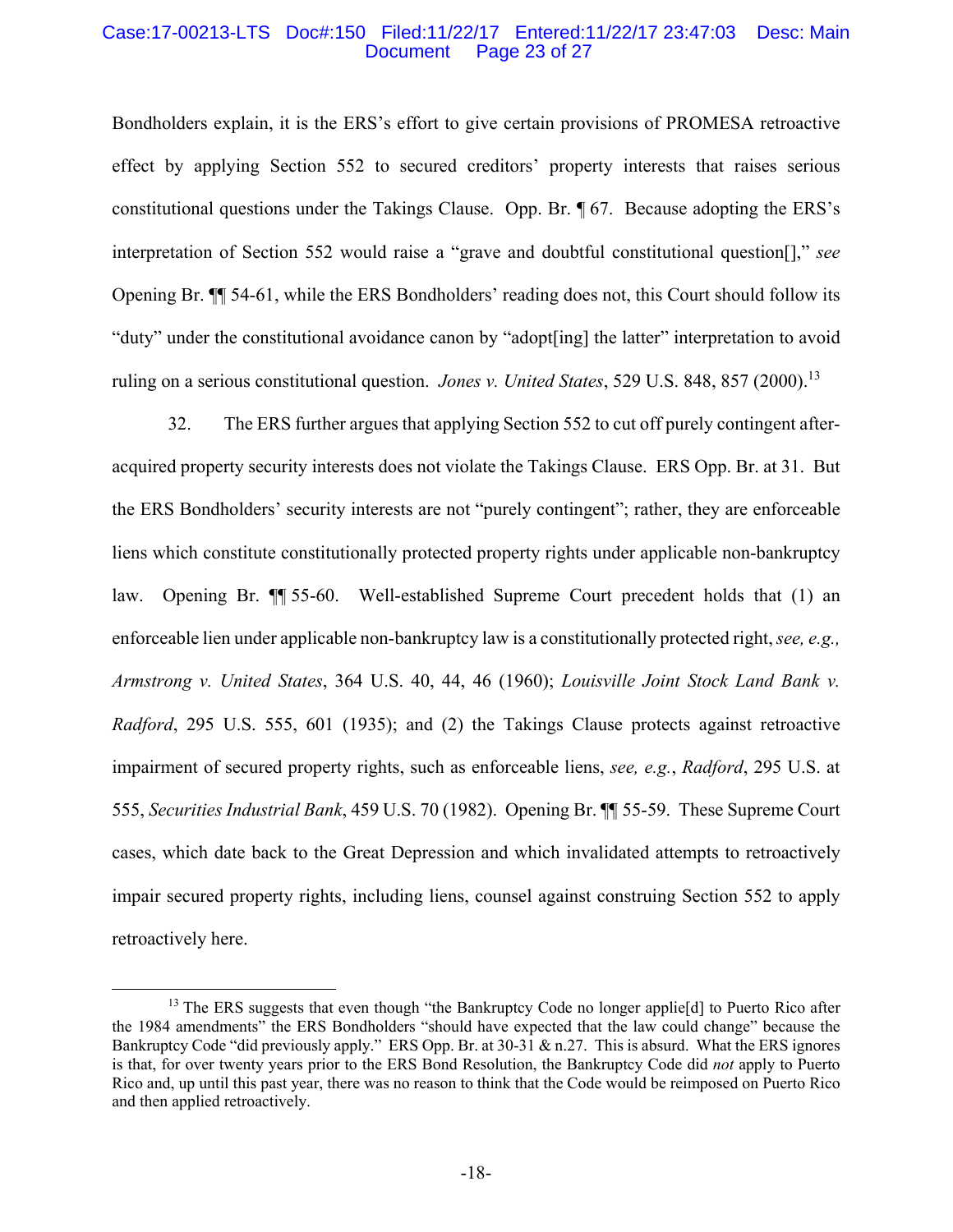#### Case:17-00213-LTS Doc#:150 Filed:11/22/17 Entered:11/22/17 23:47:03 Desc: Main Page 24 of 27

# **IV. THE ERS BONDHOLDERS' LIEN ENCOMPASSES EMPLOYEE LOANS AND LOAN PAYMENTS.**

33. The ERS argues that "just because an employer sends ERS money does not make such money Employers' Contributions" and that 3 L.P.R.A. § 787f "never included Employee Loan Payments." ERS Opp. Br. at 32. The Loan Payments, however, are "contributions paid from and after the [signing of the ERS Bond Resolution] that are made by Employers"—or, at a minimum, "assets in lieu thereof or derived thereunder"—to the ERS and, as such, they are Employers' Contributions under the ERS Bond Resolution's plain text. Opp. Br. ¶ 39. The ERS's argument that the Loan Payments are not in a statutory section within the definition of Employers' Contribution is unavailing as, tellingly, the ERS offers no response to the ERS Bondholders' prior argument about the proper construction of this definition.<sup>14</sup> Opening Br.  $\P$  68.

34. Similarly, the ERS's argument that any security interest in the Employee Loans would be perfected only if a new act of perfection occurred is mistaken because the Employee Loans and Loan Payments are "identifiable cash proceeds." Opp. Br. ¶ 40. Moreover, despite the ERS's protests to the contrary, the ERS has stated in this very briefing that "[t]he Employee Loans and Employee Loan Payments are *assets generated by* using employer contributions," ERS Opp. Br. at 33 n.28 (emphasis added), and thus, no independent filing is necessary. Opp. Br.  $\P$  41. And, at a minimum, even if the ERS Bondholders' lien were unperfected, the ERS could not avoid this lien under Section 544. *See supra* Part II; Opp. Br. ¶ 42.

# **V. THE ERS SHOULD BE HELD TO ITS PRIOR ADMISSION THAT THE ERS BONDHOLDERS POSSESS VALID LIENS IN THE PLEDGED PROPERTY.**

<sup>&</sup>lt;sup>14</sup> The ERS also claims, without citing to any authority, that the "Employee Loan Payments were remitted to ERS in addition to the employers' contribution obligation, not in lieu of the contribution." This argument ignores that Employee Loans are Employers' Contributions that have been temporarily diverted and that the Loan Payments are payments "in lieu of" those temporarily diverted Employers' Contributions, and not standalone, separate payments made in addition to Employers' Contributions.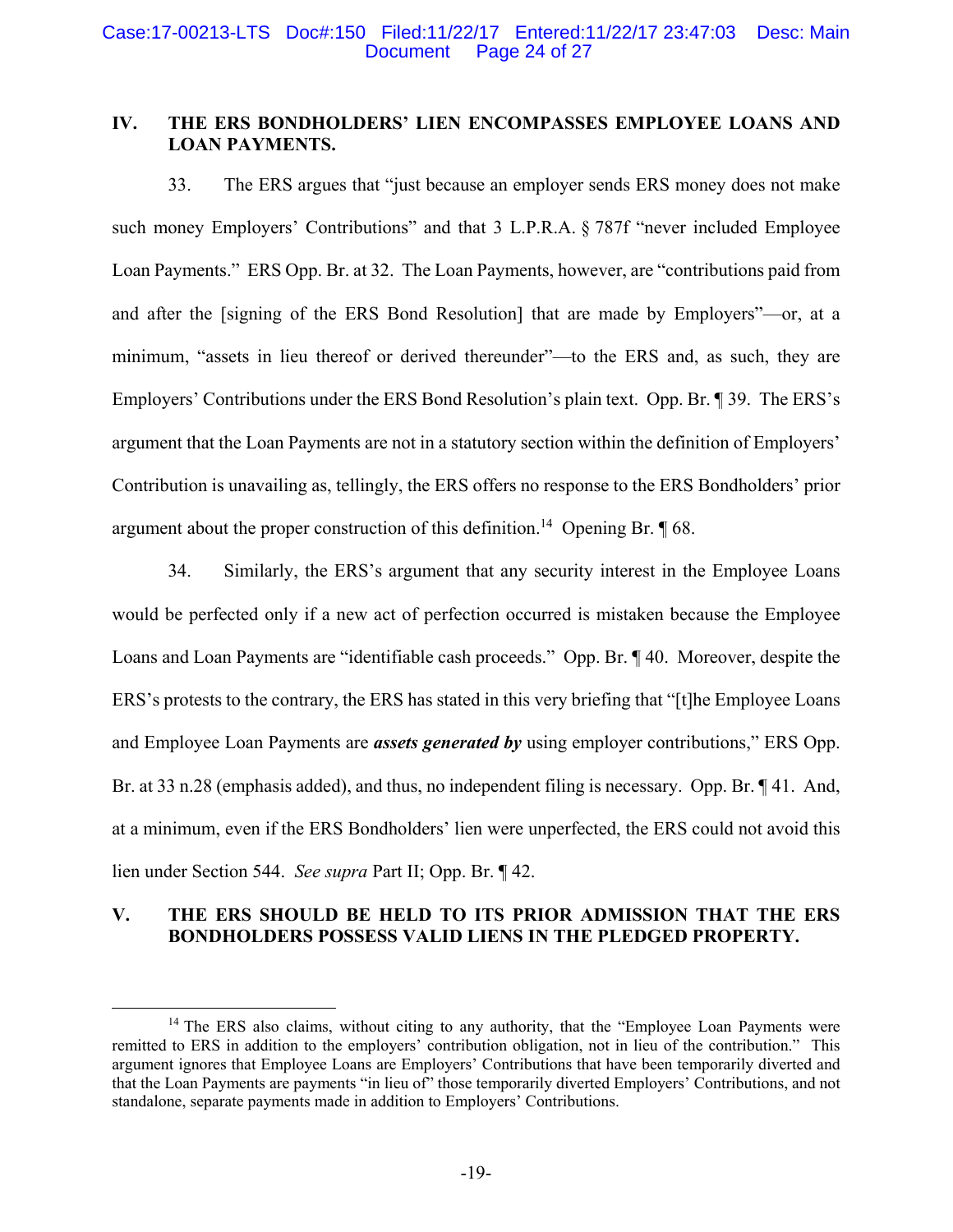#### Case:17-00213-LTS Doc#:150 Filed:11/22/17 Entered:11/22/17 23:47:03 Desc: Main Document Page 25 of 27

35. The ERS admits that it has changed its position regarding whether the ERS Bondholders possess perfected valid liens in the Pledged Property, but the ERS tries to minimize that inconvenient truth by claiming that the ERS Bondholders fail to explain the legal effect or relevance of such statements. ERS Opp. Br. at 34 n.29. That is wrong. The ERS Bondholders explained that "'a position taken by a party in court is *obviously weakened* if on some previous occasion he has taken a contradictory one.'" Opening Br. ¶ 72-73 (quoting *Pro-Phy-Lac-Tic Brush Co. v. Jordan Marsh Co.*, 165 F.2d 549, 553 (1st Cir. 1948) (emphasis added)). Moreover, because, under Puerto Rico law, a party's acts are indicative of the meaning of a contract, the ERS's longstanding treatment of the liens securing the ERS Bonds and its inability to produce any evidence calling that treatment into question prior to the Title III case, *see* Third DiPompeo Dec., Ex. C, shows that the ERS's new argument that the ERS Bondholders do not possess perfected valid liens in the Pledged Property is fatally flawed. *See* 31 L.P.R.A. § 3472; *Marcial*, 144 D.P.R. at 537.

36. The ERS also incorrectly argues that the affirmative equitable defenses of laches, waiver, and estoppel are not viable here. ERS Opp. Br. at 34 n.29. As explained before, the ERS has previously taken the position both before this Court and the First Circuit that the ERS Bondholders possess valid and enforceable liens in the Pledged Property—a view which the ERS's own counsel has endorsed. This blatant change in position, at a minimum, reflects a genuine issue of material fact as to whether the ERS waived or is otherwise estopped from now contending that the ERS Bondholders' liens are not valid and enforceable.

#### **CONCLUSION**

37. The ERS Bondholders respectfully request that this Court enter a declaratory judgment that the ERS Bondholders possess valid, enforceable, attached, perfected, first priority liens on, and security interests in, the Pledged Property, which encompasses all disputed property.

-20-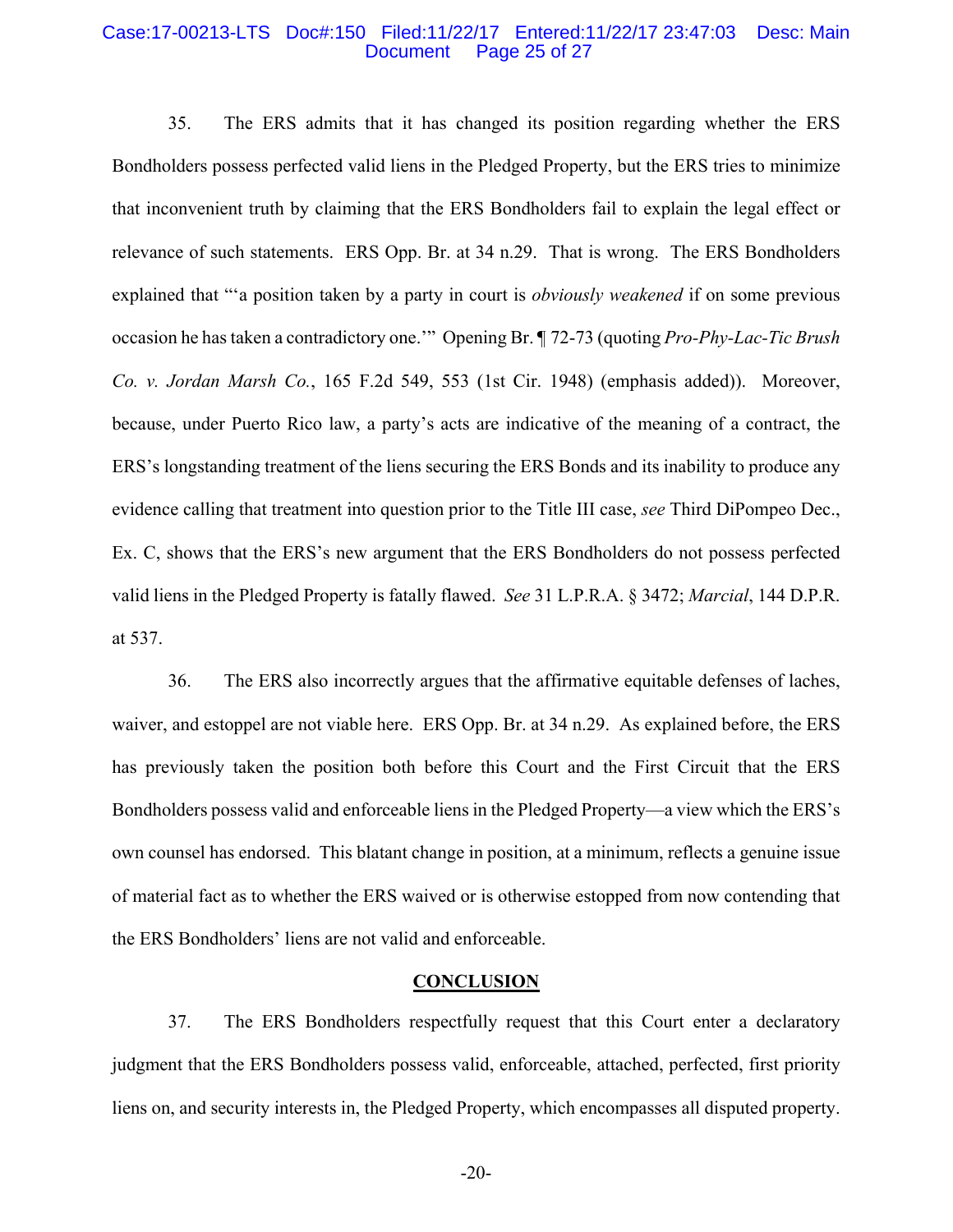# Case:17-00213-LTS Doc#:150 Filed:11/22/17 Entered:11/22/17 23:47:03 Desc: Main Document Page 26 of 27

In San Juan, Puerto Rico, today November 22, 2017.

#### By:

*/s/ Alfredo Fernández-Martínez \_\_\_ /s/ Bruce Bennett\_\_\_\_\_\_\_\_\_\_\_\_\_*  Alfredo Fernández-Martínez DELGADO & FERNÁNDEZ, LLC PO Box 11750 Fernández Juncos Station San Juan, Puerto Rico 00910-1750 Tel. (787) 274-1414 Fax: (787) 764-8241 afernandez@delgadofernandez.com USDC-PR 210511

*Counsel for ERS Bondholders Altair Global Credit Opportunities Fund (A), LLC, Andalusian Global Designated Activity Company, Glendon Opportunities Fund, L.P., Mason Capital Management, LLC, Nokota Capital Master Fund, L.P., Oaktree-Forrest Multi- Strategy, LLC (Series B), Oaktree Opportunities Fund IX, L.P., Oaktree Opportunities Fund IX (Parallel 2), L.P., Oaktree Value Opportunities Fund, L.P., Ocher Rose, L.L.C., and SV Credit, L.P.*

Bruce Bennett (*pro hac vice*) JONES DAY 555 South Flower Street Fiftieth Floor Los Angeles, California 90071 Tel. (213) 489-3939 Fax: (213) 243-2539 bbennett@jonesday.com

Benjamin Rosenblum (*pro hac vice*) Victoria Dorfman (*pro hac vice*) James M. Gross (*pro hac vice*) JONES DAY 250 Vesey Street New York, NY 10281 Tel. (212) 326-3939 Fax: (212) 755-7306 brosenblum@jonesday.com vdorfman@jonesday.com jgross@jonesday.com

Geoffrey S. Stewart (*pro hac vice*) Beth Heifetz (*pro hac vice*) Christopher J. DiPompeo (*pro hac vice*) JONES DAY 51 Louisiana Ave. N.W. Washington, DC 20001 Tel. (202) 879-3939 Fax: (202) 626-1700 gstewart@jonesday.com bheifetz@jonesday.com cdipompeo@jonesday.com

*Counsel for ERS Bondholders Altair Global Credit Opportunities Fund (A), LLC, Andalusian Global Designated Activity Company, Glendon Opportunities Fund, L.P., Mason Capital Management, LLC, Nokota Capital Master Fund, L.P., Oaktree-Forrest Multi- Strategy, LLC (Series B), Oaktree Opportunities Fund IX, L.P., Oaktree Opportunities Fund IX (Parallel 2), L.P., Oaktree Value Opportunities Fund, L.P., Ocher Rose, L.L.C., and SV Credit, L.P.*